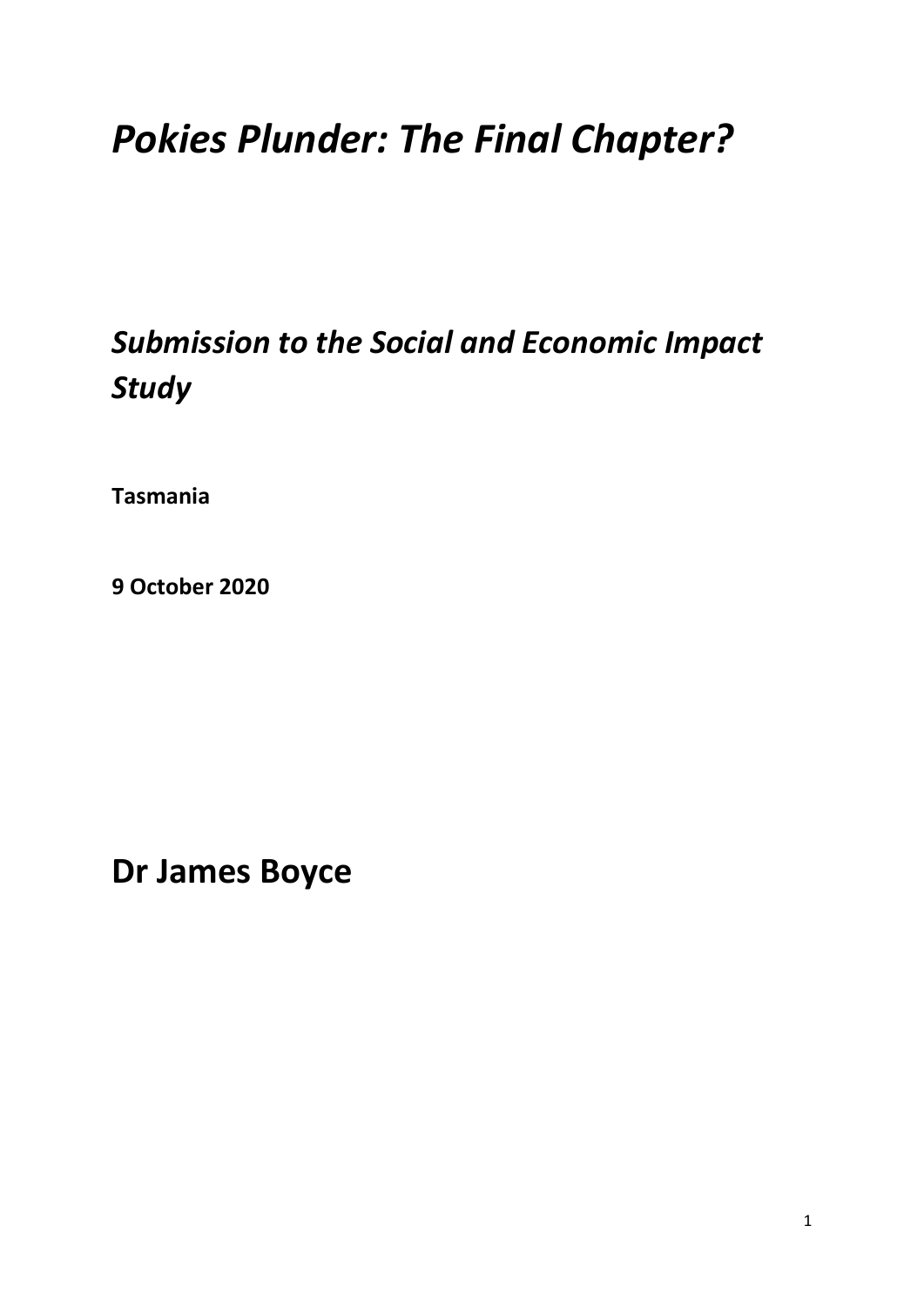## *It is within our capabilities to do what we think is in the best interests of the people of Tasmania and future generations.*

Will Hodgman, Premier, evidence to the Joint Select Committee on Future Gaming Markets 22 March 2017

*We think this process… does provide what many people have called a once-in-a-lifetime, once-in-a-generation opportunity to have a fresh look at how gambling is conducted in Tasmania.*

Jenny Cranston, Chair Tasmanian Liquor and Gaming Commission, evidence to the Joint Select Committee on Future Gaming Markets 7 February 2017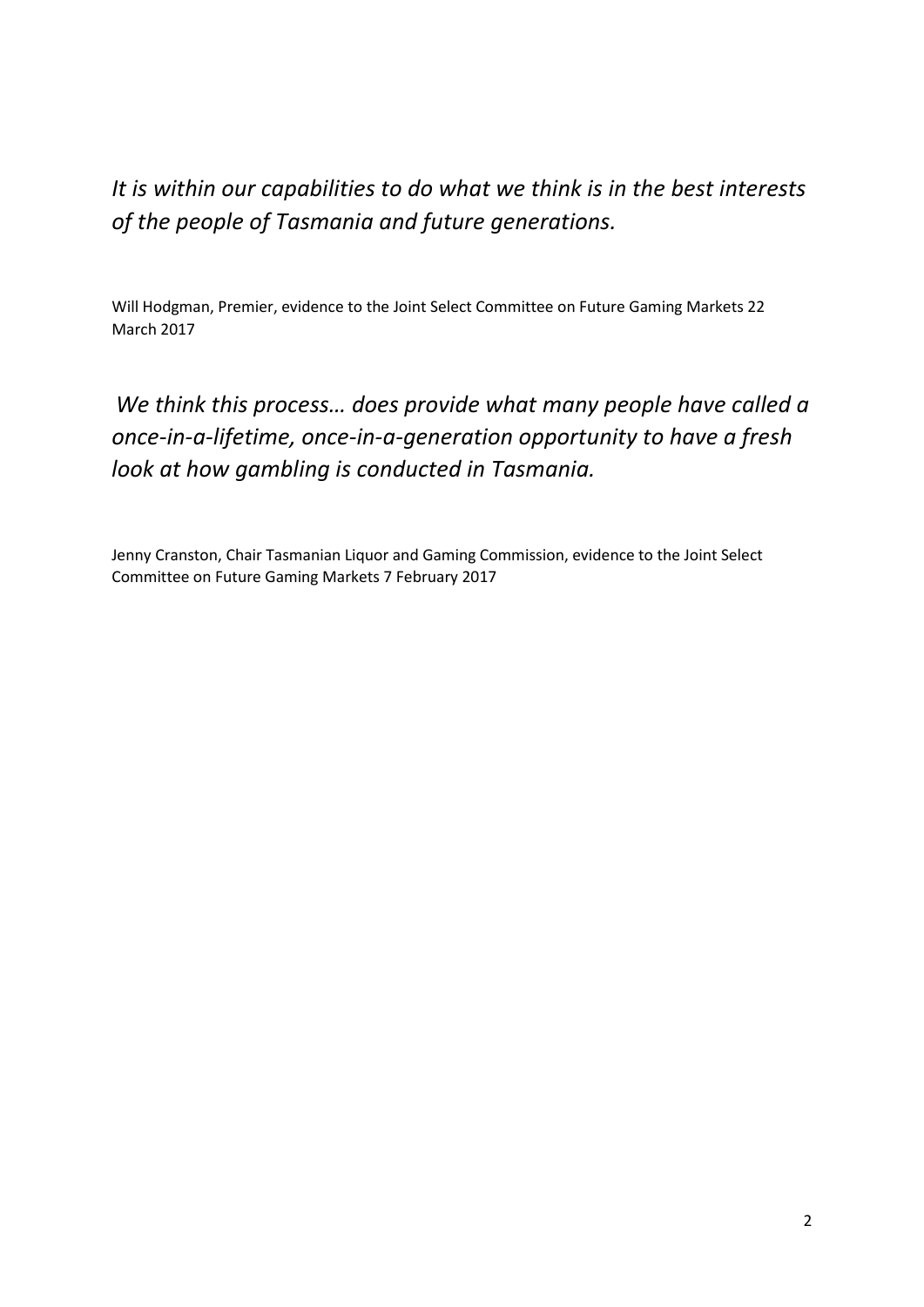#### **Foreword**

My book *Losing Streak: How Tasmania was Gamed by the Gambling Industry* (2017) chronicles the political influence of Federal Hotels (now the Federal Group) since they obtained the first casino licence in Australia in 1968. For most of this period, Federal Hotels enjoyed exclusive rights to own and operate not just table games in Tasmania but keno and poker machines as well. For nearly fifty years the company's power was largely wielded behind closed doors. This changed in September 2015 after the company was trumped by David Walsh who publicly objected to having his desire for a high-roller pokies-free casino at Mona being used as the excuse for yet another pokies contract extension.

People who have read *Losing Streak* can skip the first section of this submission which essentially provides an overview of the book. They will be interested to know, however, that the Cabinet papers from 1993 – the year that the pokies legislation was passed – have become available for public perusal since *Losing Streak* was published in 2017. These reveal that the Government had decided that the proposed poker machine licence would be owned by a new government statutory authority in order to ensure all surplus profits were returned to the state. The alternative considered was an open tender process. The sudden reversal of this considered decision in August 1993 –when the poker machine licence was given to Federal Hotels without any payment at all– was supported by no policy paper, advice or rationale. Well over a billion dollars of public revenue has been lost in Australia's poorest and most disadvantaged state as a result of the government caving into a vociferous company. Reclaiming Tasmanian democracy is not just an ethical imperative; it is a practical necessity.

The remarkable events which have occurred in the poker machine policy debate in Tasmania since 2016 are worthy of a fully-fledged sequel to *Losing Streak,* but as an unwaged historian and writer, this has not been a realistic task to undertake (although I hope someone else will fill the void). This volume is the inadequate alternative. I write it both to provide some record of what has gone on and because the story is not quite finished yet.

Most Tasmanians will be aware that in late 2017, the ALP became the first branch of the Liberal or Labor party in any state with poker machines to commit to withdrawing them from pubs and clubs. Everyone bore witness to what followed - the pokies industry locally and nationally (recognising the dangerous precedent of reform) directly intervened in the election through bankrolling the Liberals and funding their own anti-Labor and anti-Green advertising campaign. It is for good reason that the 2018 election is now popularly known as the 'bought election'.

What even many Tasmanians don't know, however, is that the Liberals sought to deliver equally radical reform – one that would see massive windfall capital gains to their donors through new poker machine licences and further concessions on casino pokie taxes for the Federal Group.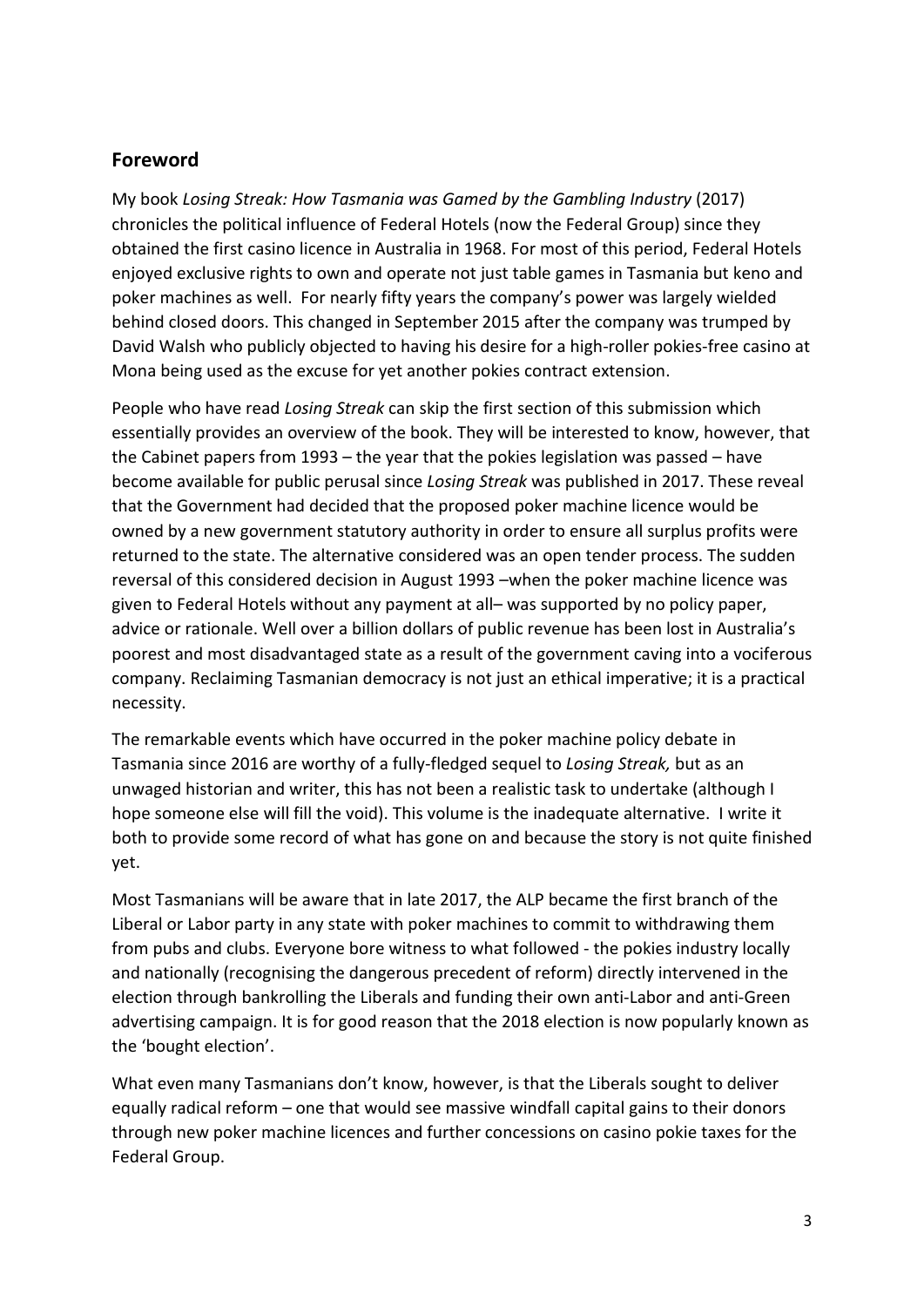The legislation to implement the reform sought by the poker machine industry is expected to come before Parliament in in late 2020 or early 2021, and given that it is already clear that it will abandon the Government's earlier commitment to achieve a market based return for pokies licences, provide further tax concessions to the Federal Group at a time of severe budget pressures, go against the advice of the Tasmanian Liquor and Gaming Commission and, in the Commissions judgement, increase social harm; the legislation should not get through Parliament if MPs do the job they are elected to do.

It has become critically important that MPs and the wider community are informed by reliable, up to date research on the level of gambling harm before deciding to issue 100 new poker machine licences which will last until 2043.

The problem is that the financial and political power of the industry is such that, as Tim Costello has pointed out, MPs are as frightened to do the will of the people on this issue as American politicians are on gun reform. With the pokies industry, like the NRA, targeting any party who doesn't do its bidding, it will be up to the media, civil society and MPs of integrity to hold the major parties to account if the public financial return is to be maximised, social harm minimised and democracy reclaimed.

This submission has been written to contribute to the SEIS in the hope that this will in turn inform the forthcoming public and parliamentary debate on an issue that will decide the life chances of thousands of vulnerable Tasmanians.

James Boyce Hobart 9 October 2020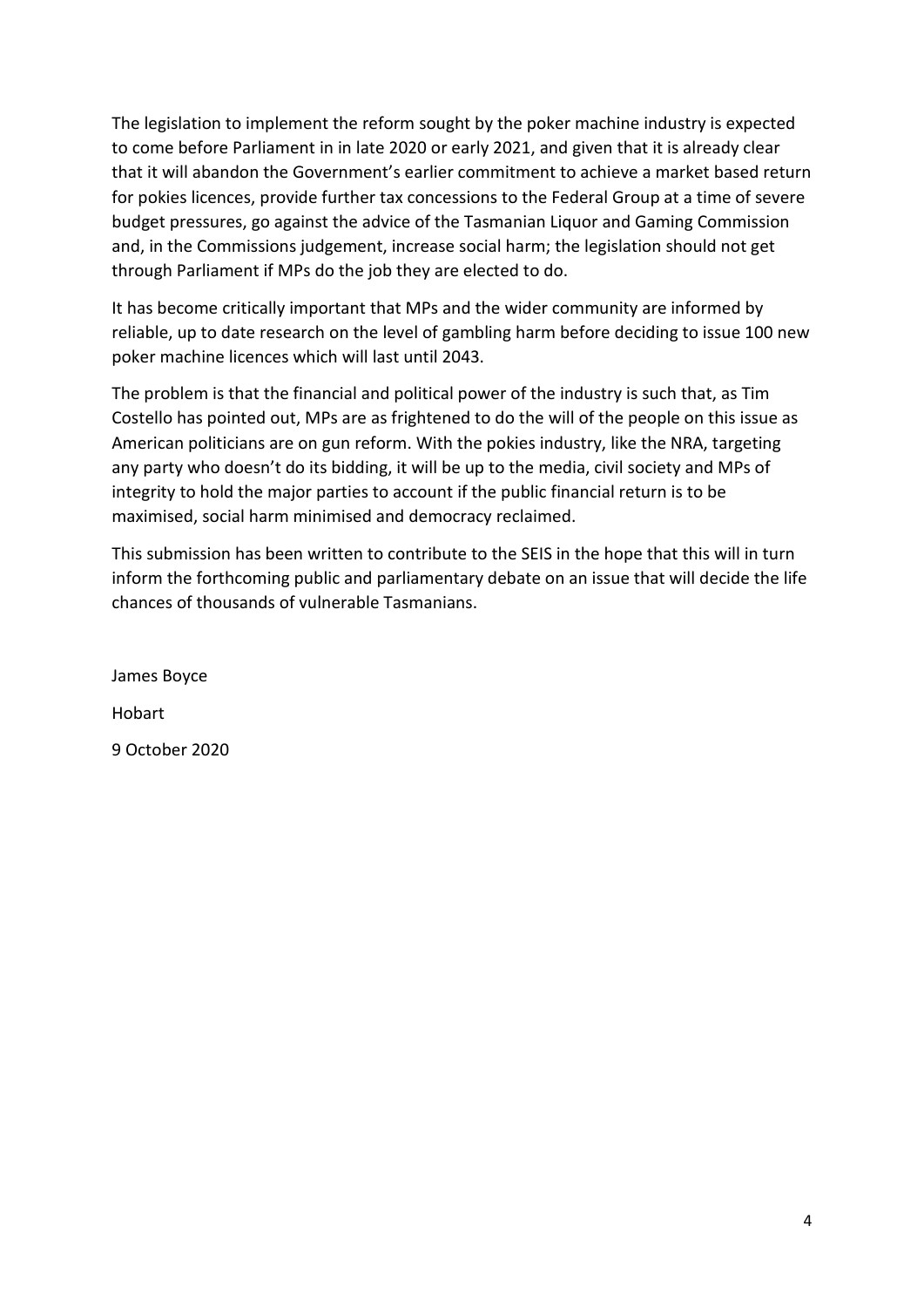#### **1. History of the poker machine contract[1](#page-4-0)**

An explicit promise was made in during the 1968 casino plebiscite (subsequently enshrined in the casino licencing legislation) that poker machines would remain illegal in Tasmania. This promise was broken in 1985 when legislation was passed allowing what were called 'video gaming machines' - a form of poker machine that was required to simulate casino table games.

In 1992, the Groom Liberal Government moved to follow other eastern states and introduce the new high intensity, highly addictive, 'repetitive press of a single button' poker machines into Tasmanian pubs and clubs. This was done as a revenue-raising measure at a time of when the Government was carrying high levels of debt.

Two reports were undertaken, one by the Committee for State Taxes and Charges, and another by a Select Committee of the Legislative Council (there was also a government funded report done by TasCOSS on the social harm likely to result from the introduction of poker machines).

The Committee for State Taxes and Charges found that *if* poker machines were to be introduced ( a question the Committee was ambivalent about given the economic costs and social harm they found associated with it), the best model for Tasmania was a single licence, with the operator decided through a 'competitive tendering process'. Going to the market to get the best possible price for the licence was the way to ensure 'the best revenue options for Tasmania'. The danger highlighted by the committee was that the licence holder would otherwise make excessive returns because the 'variable' or operation costs of poker machines were low, meaning that 'any additional revenue translates almost wholly into profits'. To further safeguard against this, the Committee recommended that the licence period not exceed ten years, and that there should be some form of 'revenue cap' once profits exceeded a certain level. To reduce social harm, the bet limit should be twenty cents, a restriction 'in keeping with the entertainment concept of gaming machines promoted by both the AHA and the RCT'.[2](#page-4-1)

Federal Hotels, concerned about competition for their casinos, campaigned hard against the government's plan. In their submission to the Legislative Council they made a number of points:

- 'In reality', machines would be concentrated in some venues, which would be 'detrimental to the pub and club industry as a whole.'
- Economic harm would result from the 'redistribution of household disposable income towards machine gaming from other areas of spending'.
- The 'reduction in revenue in the racing industry, restaurants, cinemas, theatres, retail and speciality shops would also lead to significant employment reductions.'
- 'Any business which relies on discretionary income will be threatened'
- The effects on 'businesses that currently do not compete against gaming machines in their immediate area would be disastrous'.
- Poker machines in 'will not attract one extra visitor to the state or promote the state to one new domestic or international market.'

<span id="page-4-0"></span> <sup>1</sup> For more detail and full references for the information on this section, see James Boyce *Losing Streak*: *How Tasmania was Gamed by the Gambling Industry*, Black Inc 2017, Chapters 1 to 12

<span id="page-4-1"></span><sup>2</sup> Committee for the Review of State Taxes and Charges, *Report into the Extension of Gaming Machines into Hotels and Licenced Clubs*, October 1992, p. 25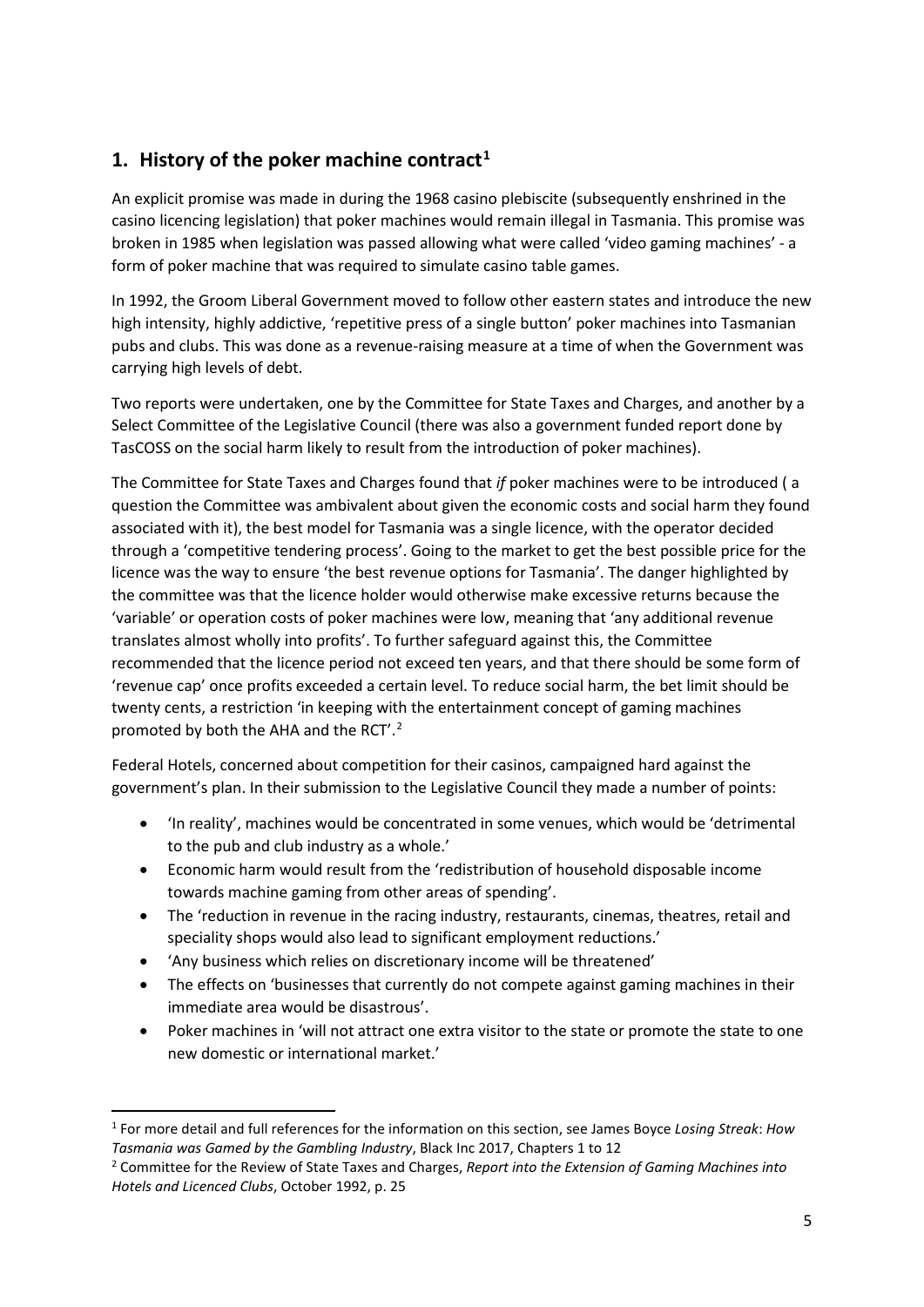- 'Gaming machines in hotels and clubs give easy access and little control' whereas the 'two casinos are located in areas that require a conscious decision to travel';
- That the Dutch government had recently removed 10 000 gaming machines in response to their addictive nature – this followed an earlier lead by France, with other countries also looking to restrict access to gaming machines 'to overcome the social problems that accompany widespread availability'.
- In summary, the proliferation of poker machines 'would have a disastrous effect on the social fabric and special culture of Tasmania.'<sup>[3](#page-5-0)</sup>

Despite Federal Hotel's activism, the 1993 Legislative Council Select Committee made similar recommendations to the Committee for State Taxes and Charges, including that:

- 'The operator of the extended system of video gaming machines into hotels and clubs should be determined by competitive tender'.
- No more than 15 machines should be installed in any hotel.
- Bet limits should be 30 cents per spin.<sup>[4](#page-5-1)</sup>

In 2018, the Cabinet papers from 1993 were made available to the public as the 25-year protection had concluded.

These papers revealed that a detailed policy proposal was taken to Cabinet by Treasurer, Tony Rundle, on 26 March 1993 (Minute 680). This canvassed all options regarding the proposed gaming industry model, tax rates and so on. It recommended against hotels and clubs being allowed to own machines (direct licencing) on the basis that: 'There is a considerable amount of published material supporting the security deficiencies which this approach has permitted, particularly the opportunity for widespread corrupt conduct and the barriers to effective regulation'.

Instead, the Cabinet paper supported a single licence for 'a third party operator' which could be a 'private operator or a statutory authority' that did not own poker machine venues themselves. If a private operator option was chosen, this should be determined by 'open tender'. However, a statutory authority was preferred because this would ensure 'substantial additional revenue'. Using the government owned TAB was one option but the recommendation was for a new statutory authority to be established which would own all poker machines in Tasmania. This would ensure all surplus profits were returned to the Government.

This proposal was accepted by Cabinet but a few months later, without any further policy work or modelling being presented, the decision was reversed. In August 1993, the Cabinet signed off on a deal negotiated by the incoming Treasury Secretary, Don Challen, for the monopoly poker machine licence to be granted to Federal Hotels without a tender being conducted or a market price being sought. The licence was handed to Federal Hotels for free while the tax rate was the same as that recommended by the company itself in an earlier submission to the Legislative Council committee proposing new high-intensity poker machines in the casino. The tax rate - which peaked according to turnover at around 25 cents – was considerably lower than that recommended by both the Committee for State Taxes and Charges and the Legislative Council.

<span id="page-5-1"></span><span id="page-5-0"></span> <sup>3</sup> *Federal Hotels Submission to the Legislative Council Select Committee*, 28 May 1993, signed by Greg D. Farrell, Director, The Federal Hotels Limited. A copy of this submission is available from the Parliamentary Library. <sup>4</sup> *Report of the Legislative Council Select Committee on Video Gaming Machines Extension Beyond Casinos,* 1993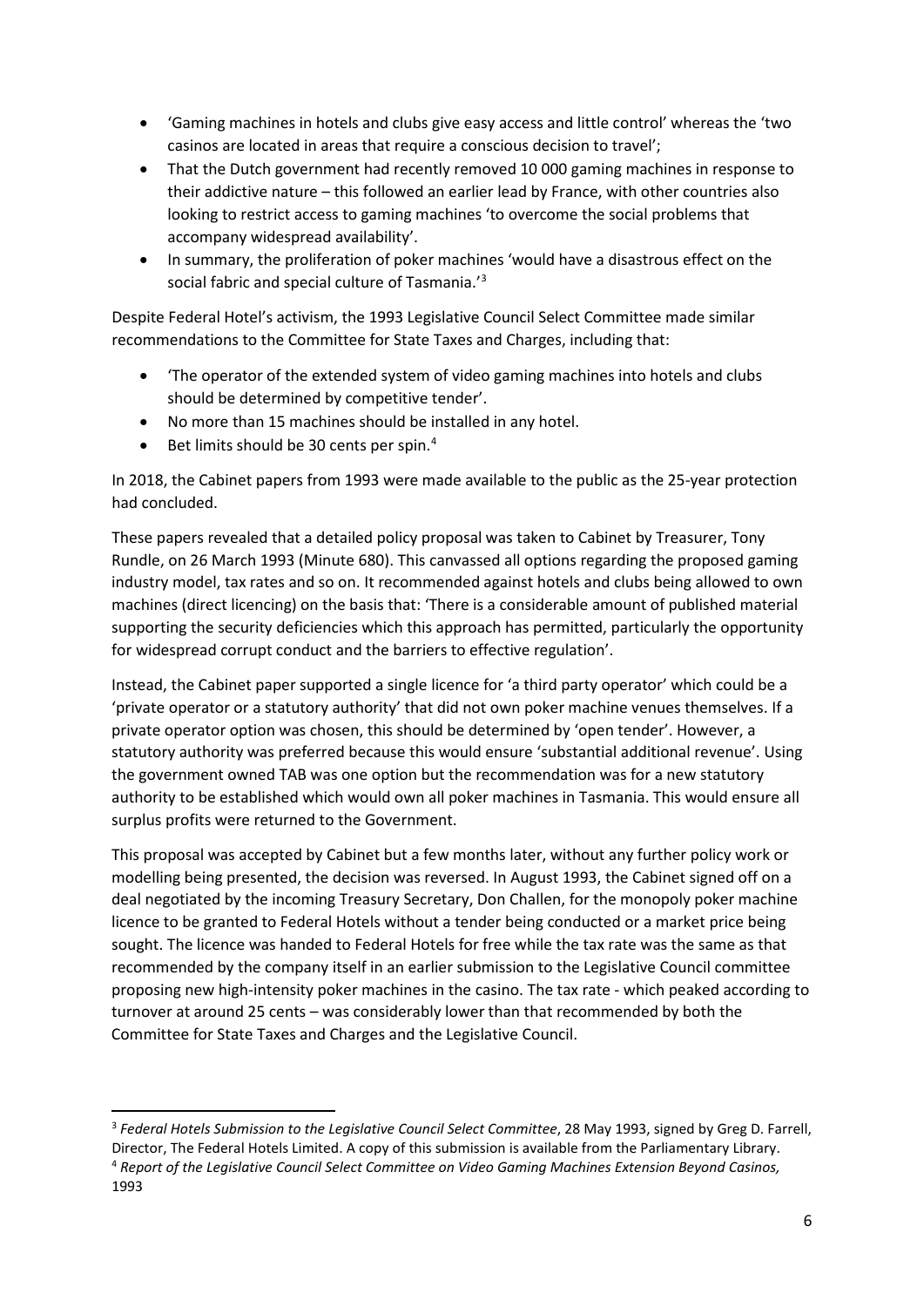The deal allowed for the introduction of high intensity poker machines into the casino from 1 January 1994 and into clubs and hotels from 1 January 1997. Venues were to keep just 30 per cent of the losses in their business (less than the share going to Federal Hotels) but bear the full refurbishment costs required to install pokies *plus* pay a monthly rental fee to Federal Hotels to ensure the licence holder recouped the full cost of the machine *and* a further administration free to cover other running costs the company might otherwise bear.

The release of the cabinet papers has confirmed that the government's policy reversal was not based on any policy paper, modelling or advice. The decision has never been investigated by a Parliamentary committee or any other body. Serious unanswered questions remain about the circumstances in which the policy change was made.

Once Federal Hotels secured its licence, the active opposition of the ALP (whose Gaming Industry Spokesperson was Paul Lennon) to the introduction of poker machines into Tasmania, effectively ceased.

The major amendment agreed to by the Government during parliamentary debate in late 1993 was the establishment of a three-member independent Tasmanian Gaming Commission which was to have broad regulatory and policy advice powers. The Commission was to have its own independent source of funds through its statutory administration of the Community Support Levy, part of which was to be spent on research – another statutory function of the Commission. Bet limits were set until 1 January 1999, with a parliamentary commitment made by the Government that they would be thereafter set by the TGC. It was further agreed that the Treasury Secretary would continue as Gaming Commissioner for 12 months as an interim arrangement but that he would step down after this time.

The Commission was never established as the Legislative Council intended. It effectively forfeited responsibility for the CSL and research, and while the Treasury Secretary finally stepped down as Chair in 2003, it remains totally reliant on Treasury for staffing and support. The spirit and implication of the 1993 Gaming Control Bill was that the TGC would be established as a fully independent statutory authority with its own staffing, office and resources.

In January 1994, Federal Hotels introduced high intensity poker machines into the casinos in accordance with the legislation passed the previous month, and thereafter focussed on a pokies business model to an extent unprecedented in Australian casinos. By the end of that year, and continuing ever since, around 90 per cent of gambling revenue in Tasmanian casinos has come from poker machines, largely played by local people. Most of the rest of casino gambling revenue comes from keno, which Federal Hotels also enjoyed a state monopoly over, with a tax rate set at the lowest in the nation.<sup>[5](#page-6-0)</sup>

Employment intensive table gaming has been largely ignored by Federal Hotels since 1994, with the facilities becoming so run down that the reason given for virtually eliminating table gaming taxes in 2003 (they were reduced to 0.88 per cent of losses) was that otherwise they might not remain at all. The unanswered question was whether Wrest Point would still be a 'casino' and thus entitled to various regulatory privileges without them.

<span id="page-6-0"></span><sup>&</sup>lt;sup>5</sup> See the later table. At first sight, the ACT seems to have a lower percentage tax rate but as was detailed in the 2017 parliamentary inquiry into Future Gaming Markets, because ACT keno tax rates are not calculated on total losses,, the effective tax rate in the ACT is also higher than Tasmania.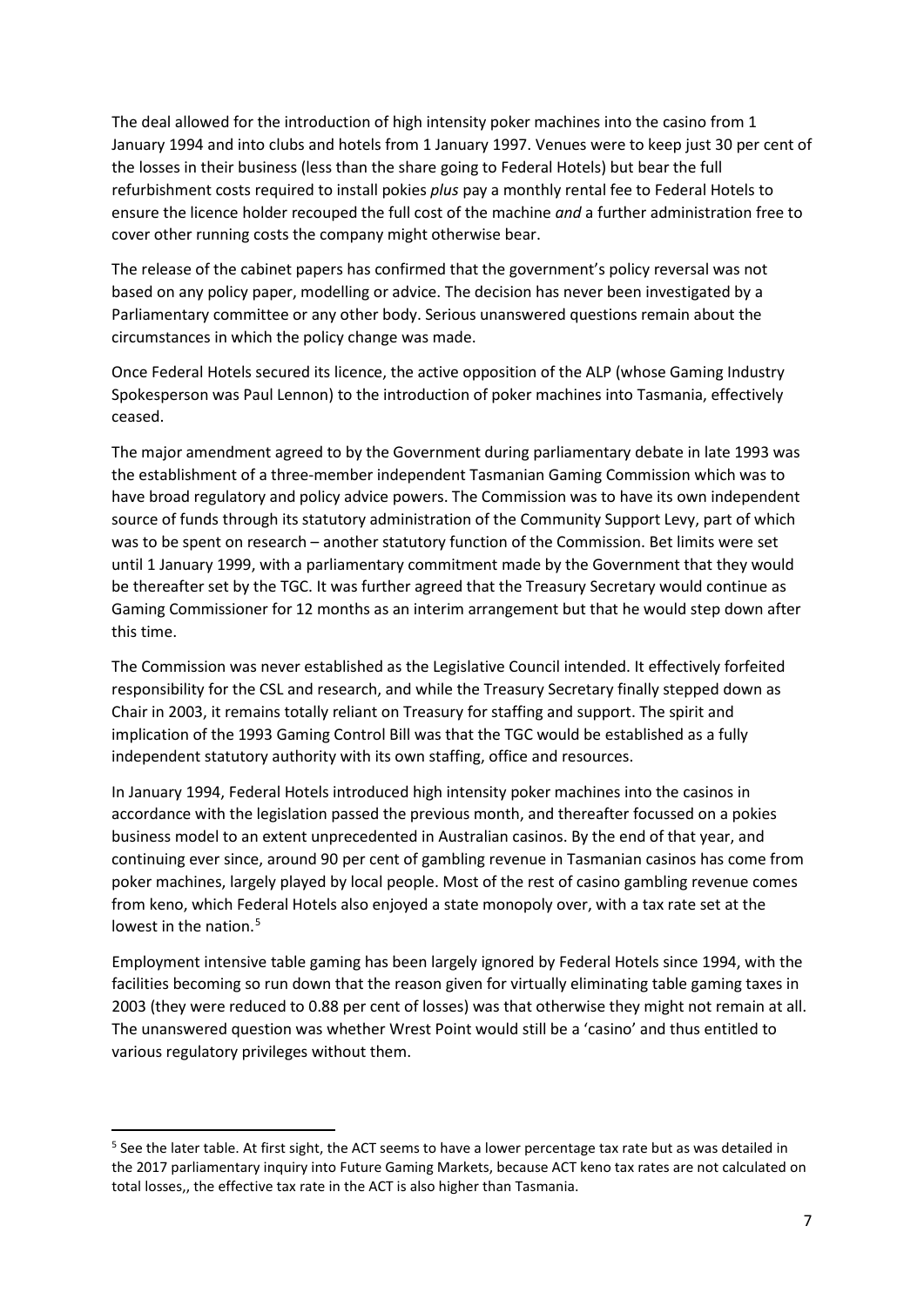Even after poker machines came into pubs and clubs in 1997, casino poker machines accounted for close to half of poker machine losses in the state, a much higher proportion than anywhere else in Australia. In the past decade it has usually been around 40 per cent.

The profit of Federal Hotels increased from \$596000 in 1993 to \$29 million in 2003-4.

The justification given for casino poker machines being less regulated and lower taxed (as they were not subject to the CSL) than hotel pokies (despite being lower cost due to economies of scale) was the need to recognise the role played by Federal Hotels in marketing Tasmania to interstate tourists. Greg Farrell gave another reason for the exemption in his evidence to the recent parliamentary Committee - that there were already poker machines in the casinos - but this was not the reason given at the time (rather up to 1993 it had always been emphasised that the existing VGMs were not pokies at all but just electronic versions of existing table games).

Federal Hotels was required by the 1993 Deed to spend 'up to' 25 million dollars on capital investment but it was later admitted by the Treasury Secretary to a parliamentary inquiry that Federal Hotels investment had never been monitored, and even if it had been, it would have meant nothing because a 'drafting error' (the use of 'up to' rather than 'at least') ensured that *any* level of expenditure complied with the contract.

In 2002, Premier, Jim Bacon, who was a regular visitor to the casino at the time, admitted to Parliament that the company had only done work 'which they had already planned to do in any event'. He summarised l Federal Hotels efforts as 'tarting up a couple of cafes… that is about all they did'. He claimed that the casino refurbishment 'was well overdue anyway at both Wrest Point and Country Club casinos'.<sup>[6](#page-7-0)</sup> This history is relevant given the strong likelihood that based on past practice, the 2020 legislation will yet again be accompanied by promises of 'new' investment from the Federal Group.

The main investment made by Federal Hotels after being gifted the poker machine contract in 1993 was the purchase of existing poker machine hotels. By the early 2000s, they had purchased most of the 12 large poker machine pubs they now own.

No control was placed in the legislation over the right of Federal Hotels to choose which venues could get poker machines despite the Cabinet papers from 1993 revealing that this topic was of concern and the Premier assuring parliament that this would not be the case.

The end result of this unique power is that poker machines have been placed to an unusually large extent in Tasmania in the most highly profitable venues and regions, which are mostly located in disadvantaged communities. The new community interest test cannot change this reality because existing venues are not subject to it.

Because of the small margins available to venues under the exclusive licence arrangement, over time most clubs and smaller hotels gave up their licences.

The end result was that despite the benefits for clubs being emphasised in public and parliamentary debate in 1993, only six clubs now have poker machines in Tasmania, all of which are small venues. All of the clubs combined account for less than one million in total pokie losses - about one quarter of the Federal Group's Elwick Hotel alone. Poker machines are concentrated in large venues owned by half a dozen major players. No other state has such a low proportion of losses going to clubs or small venues, or such a high concentration of pokie losses in a few hands. This concentration of

<span id="page-7-0"></span> <sup>6</sup> Hansard, 16 April 2003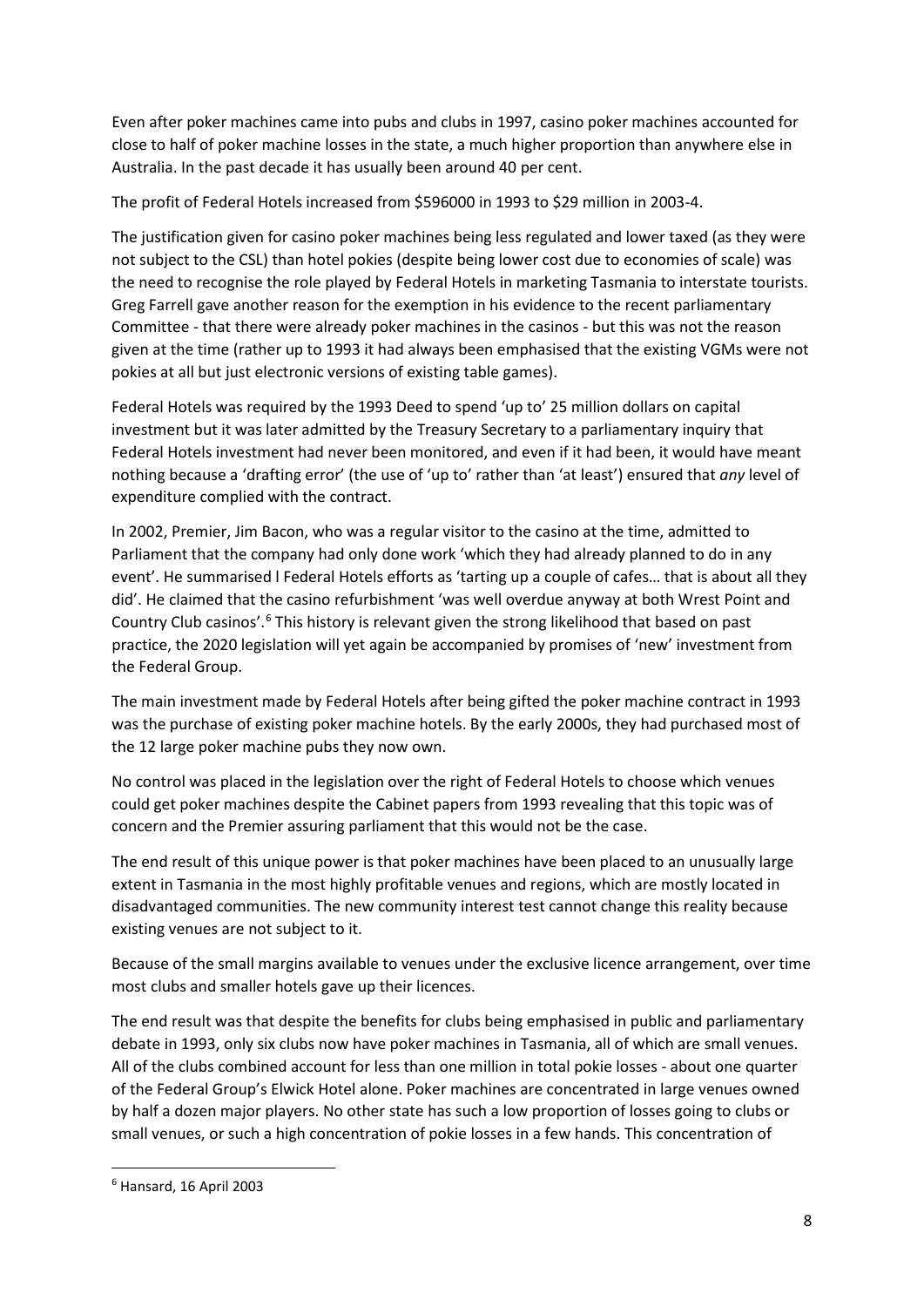profit will be cemented under the Liberals new legislation which guarantees free licences to existing venues but protects them from competition through a cap set at the current number of machines.

After the election of the Bacon Labor Government in 1998, the first policy act of the new Gaming Minister, Paul Lennon was to abolish all bet limits from 1 January 1999. He claimed that this was required under the Deed. This was incorrect – the Deed only specified the initial betting limits and had nothing to say on what bet limits would apply from 1999.

On 2 December 1993, Legislative Councillor Stephen Wilson asked the leader of Government, Peter McKay: 'After that two-year period, isn't the discretion to vary that initial requirement [for bet limits] left to the Gaming Commission?', to which McKay replied, 'That's right'. The TLGC made it clear in their evidence and submission to the recent parliamentary inquiry that the Commission currently supported a one dollar bet limit. The 2020 parliamentary debate provides the opportunity to implement the promises made to parliament in 1993 in relation to the establishment of a fully functioning Gaming Commission and to enshrine the Commission's legal right and responsibility to set its preferred bet limit (which is currently \$1) for all poker machines in Tasmania.

In the face of considerable community and party disquiet about the ongoing rollout of poker machines, both the new Premier and Gaming Minister repeatedly claimed that Tasmania had the best player protections in the country. The truth was that the Patron Care code was a voluntary one which was totally unmonitored. There was no authority which breaches could be reported to. A mandatory code would not replace it until 2012.

When the voluntary code was introduced, Greg Farrell personally and publicly promised it would be evaluated in the second half of 1998. This evaluation was never done.

Poker machines were not an issue in the 2002 election in part because Mr Lennon and Mr Farrell both said that the market was now 'mature' and the quantity of machines was 'about right'. Moreover, the government had regularly stated to the community sector that while no changes would be made during the life of the contract because of 'statutory risk', everyone would have a chance to have a say well before its expiry in 2008.

But with the election out of the way, it is now known that in late 2002 the Government commenced secret negotiations with Federal Hotels to extend the poker machine contract.

After a few private meetings between Greg Farrell and Don Challen, the new contract was publicly announced as a fait accompli in May 2003. It extended the status quo until 2018 with only small tax increases and minor financial concessions to the hotels.

The social 'win' was the introduction of a cap on poker machine numbers, set at 3680, which was 287 more than the current number of machines even though it had so recently been emphasised that the market was already 'mature'. The truth of the latter proposition is borne out by the fact that the number of venues had actually declined slightly in the previous two years.

Two parliamentary inquiries confirmed that no modelling was done on the value of the licence prior to the 2003 contract being signed. Nor was a study undertaken on the social or economic impact of poker machines, or any external advice sought. It is not clear on what basis the cap was decided other than the 'current level and add a bit' (which is similar to the most recent 'process' where the Treasurer has stated that the newly revised 'cap' was just the number of machines existing on the day the policy announcement was made).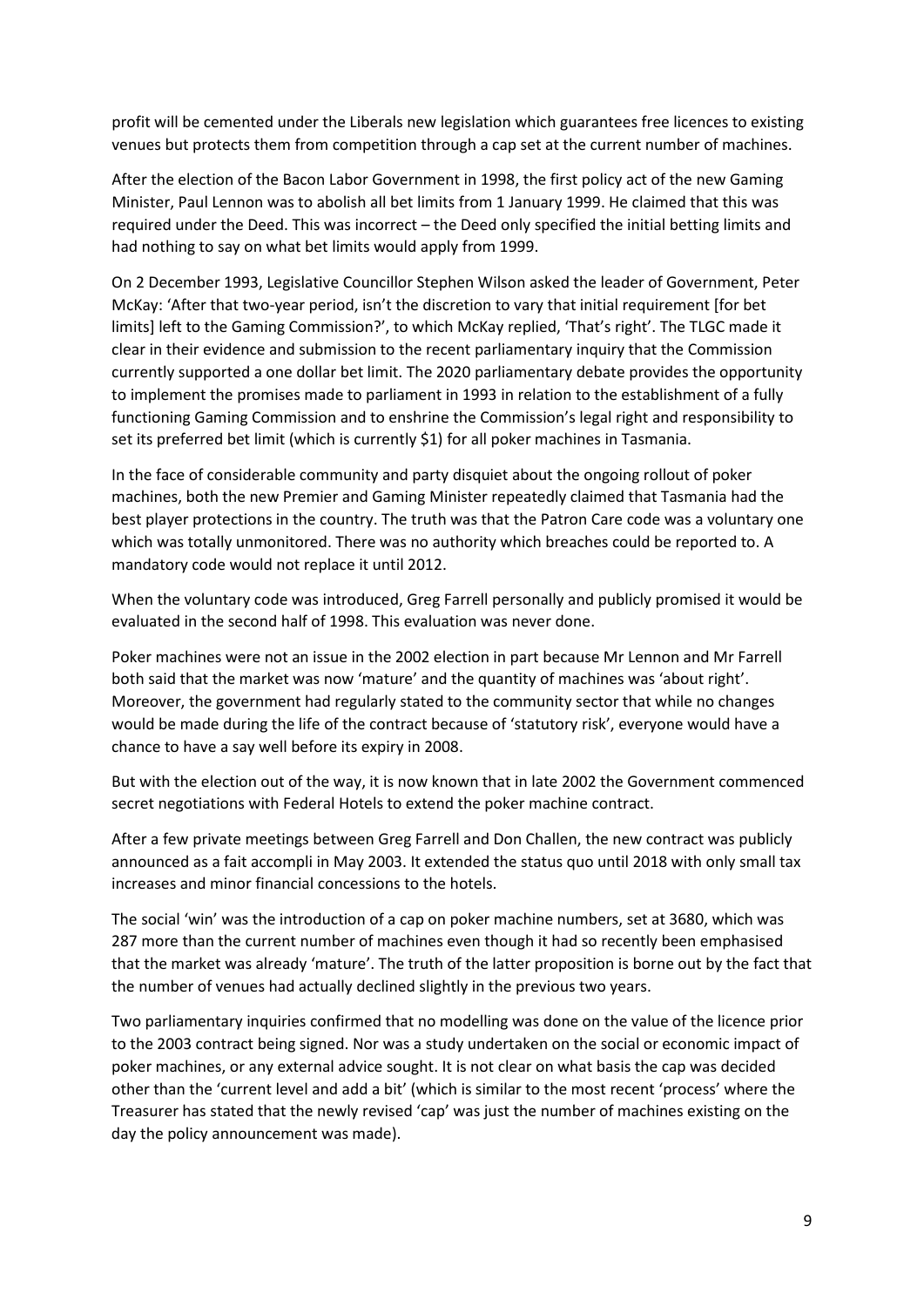Gaming industry analysts, including Citigroup and ABN Amro, provided estimates of the money foregone by not putting the licence to tender. These range between \$100 and 300 million dollars, but assume a 15-year licence (it was actually effectively a minimum of 20) and exclude casino poker machines.

No consultation occurred with any group in writing the new contract, including the hotels. No public criticism was made by the AHA despite this. The boss of the AHA at this time was Daniel Hanna, who is now a senior executive with the Federal Group.

There was a poorly understood rolling clause attached to the Gaming Control Act which meant it would continue indefinitely after 2018 unless notice to end it was given by either party (after which the contract would expire in five years). The minimum date the contract could end was therefore 2023, not 2018 as parliament was told at the time.

In 2015, Don Challen told me that this rolling clause was inserted after his negotiations had concluded and followed a direct approach from Mr Farrell to the Government. This means that a minimum of a further five years licence extension were gifted to Federal Hotels without even token further concessions being able to be sought from the company.

When the poker machine contract was presented to parliament in 2003, the government insisted (as they did in 1993 and are likely to again) that parliament could not amend the legislation where it impacted on the new contract without the whole arrangement falling over. In 2003, both the Government and Federal Hotels said repeatedly that if this was to occur the company would have 'no choice' but to flood Tasmania with 1500 more poker machines to ensure that there was no possible venue for a new operator to move into. The fact that this would be irrational behaviour given that the company would soon have no legal right to operate these machines was a point later raised by the National Competition Council which found the deed, contrary to government assurances, to be in breach of national competition guidelines.

The 'carrot' in the legislation was an already announced new hotel for the east coast on the site of the former Coles Bay Caravan Park, which would be the first new-build undertaken by Federal Hotels since the Launceston casino in the mid-1980s (which was a joint venture with Edmund Rouse – the businessman who would later be imprisoned for attempting to bribe an MP). Mr Farrell repeatedly assured a sceptical Public Accounts Committee that this hotel would be such a scale to provide 180 new jobs (nearly as much as the planned Tamar Valley pulp mill). The end result, after many delays was less than 40 FTE jobs. The promised sewerage solution for Coles Bay was also never realised.

The Public Accounts Committee was clear that it was not furnished with sufficient information to make a judgement on the financial quality of the deed. This was not surprising given that Treasury were unable to provide them with any modelling or even an interstate tax comparison. Nevertheless, in a brief and perfunctory report, the PAC recommended that the legislation be passed. The chair, Tony Fletcher, had made clear his support for the Bill from the start. Only one member, Rene Hidding, conducted rigorous questioning and most of what we know about the 'process' came from this.[7](#page-9-0)

On 29 May 2003, the new Liberal MP and former Bridport hotelier, Peter Gutwein made a speech concerning the poker machine contract which is as relevant in 2020 as it was in 2003:

<span id="page-9-0"></span> <sup>7</sup> Hiddings questions and the information gained from this is set out in *Losing Streak*, Chapter 8.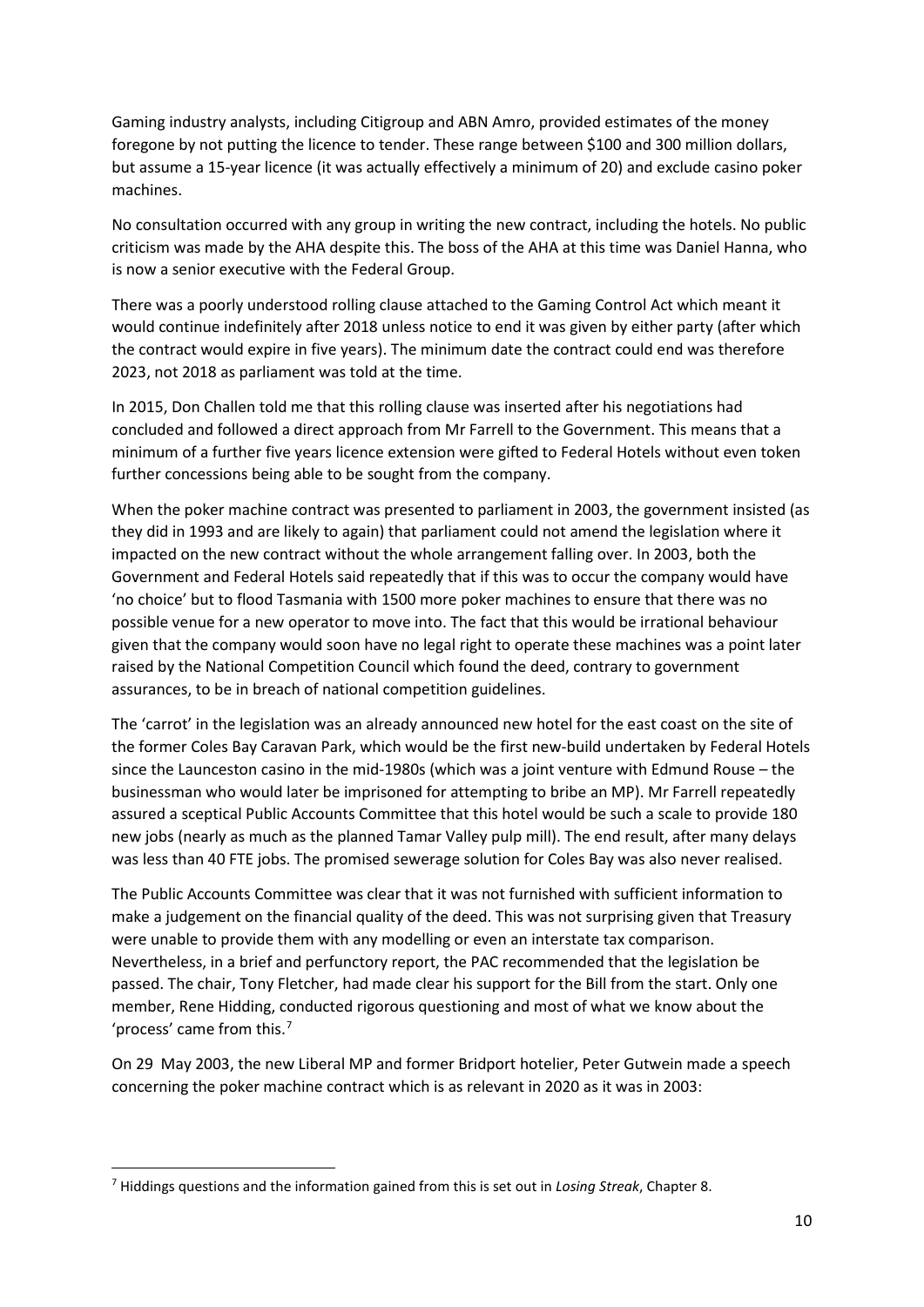The circumstances that we find ourselves in at the moment… are just incredible… I am a new parliamentarian and I thought politics was about democracy. But it is not about democracy; it is about stealth, secrecy, about a government not wanting to be transparent or accountable… I think this is absolutely outrageous… I will be 58 years of age before we get an opportunity to make changes to this once this Parliament signs off… there was no transparency. Nobody knew what was being negotiated at all… It was a deed signed in secret, sat on for 30 days, and then released to the Parliament of Tasmania as a done deal… I just think it is absolutely scandalous... It is scandalous!

After the legislation was passed, freed from public sensitivity about machine numbers, the number of poker machines increased to approach but rarely reach the new 'cap'.

Much was made in subsequent years by the new Premier Paul Lennon of an '\$80 million dollar investment' by Federal Hotels in Tasmanian tourism that flowed in during the next five years. But apart from the continually delayed, scaled down and contractually-mandated east coast project, this exclusively related to the purchase of *existing* tourism businesses, all of which except for the already highly acclaimed Henry Jones Art Hotel, were later sold to the RACT. The one clear benefit for the tourism industry was Federal Hotels agreeing to run the Abt Railway, restored as a federation project by the Commonwealth government. When the rebranded Wilderness Railway lost money, Federal Hotels walked away from its contract without finding an alternative operator, leaving the west coast without one of its major attractions for over a year.

John Lawrence has documented that dividends to the five Farrell siblings who fully own the company have averaged around 75 per cent of profits (as well as receiving salaries, director fees and so on). In 2013-4, dividends took the entire net profit after tax of \$26 million. As Lawrence noted, 'Tourism businesses are capital hungry and almost all need a much higher level of retained earnings.<sup>1[8](#page-10-0)</sup>

The lack of investment in Wrest Point and other venues has become obvious to even casual visitors – with the strategy presumably been to again hold back investment until contract renewal time (a strategy that has been successfully pursued since the 1970s).

There has been a consistently large gap between the promises of investment made by the Federal Group and the reality delivered. The truth is that other than the contractually-mandated Saffire already discussed, the company has undertaken no new builds for over thirty years. A new hotel in Port Arthur was first announced in 2005 and re-announced many times since. The Federal Group threatened to cancel it when the mandatory code came in and again in 2015 when their exclusive licence was not extended. In the most recent annual report of the Port Arthur Authority, the chair, Professor Sharon Sullivan, called for the company to act as

*This project was first proposed by the Group over 14 years ago. The continuing delays in finalising planning for the project and setting a definite commencement date are frustrating and present difficulties for decision making in relation to tourism opportunities in the area*

The only major new investment undertaken by the Federal Group this century was the Maq01 hotel. However this was built by the Vos group with the Federal Group winning the tender to operate the hotel. The link between this hotel and the poker machine contract is that it allowed the Federal Group to outbid rival operators – that is the pokies contract ensured there was no level playing field.

<span id="page-10-0"></span> <sup>8</sup> *Tasmanian Times*, 30 October 2015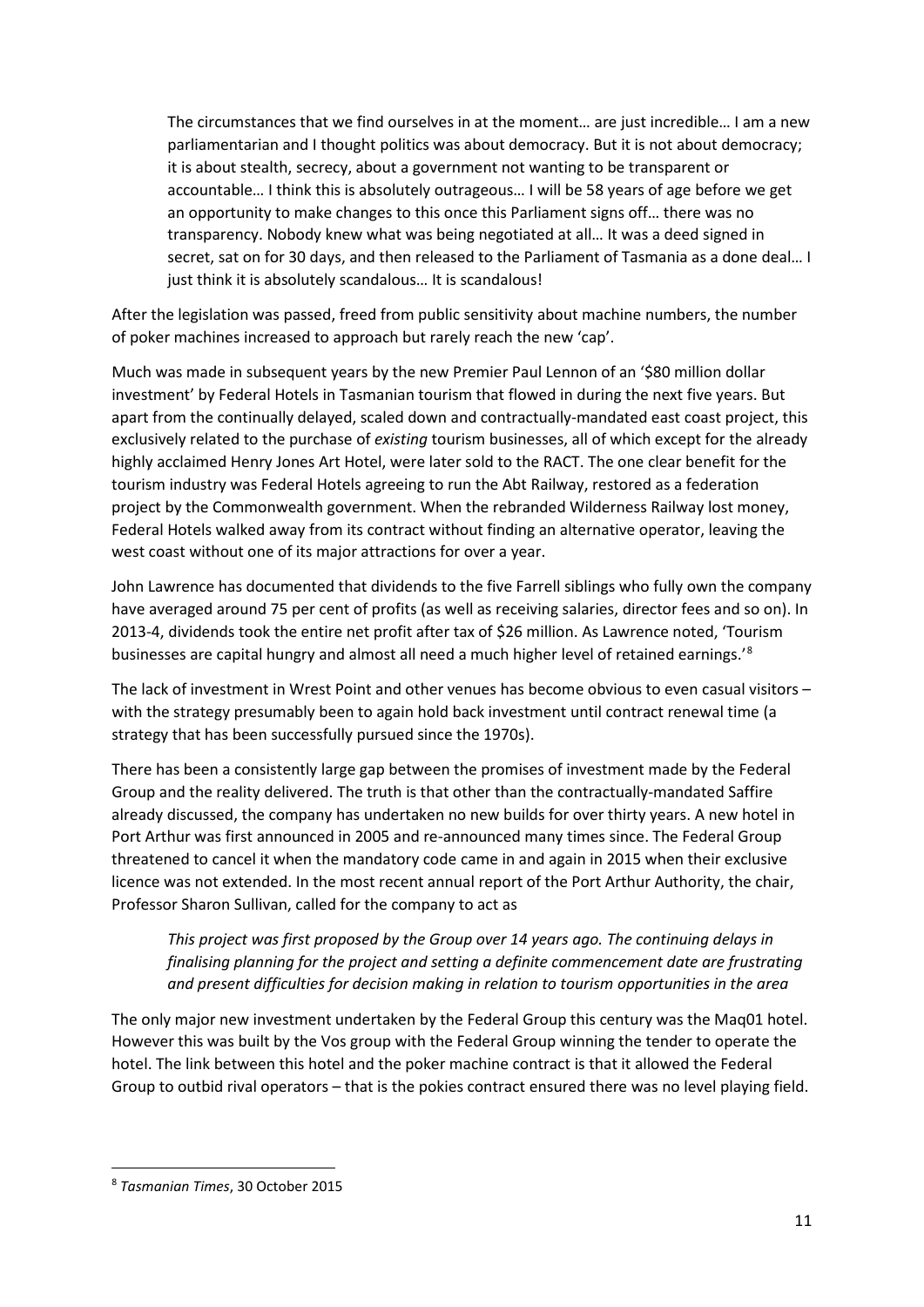A number of operators over the years, notably and loudly the Doherty Group, have complained about the distortion in the tourism market caused by the public subsidy of the Federal Group (the market value of the poker machine licence provided to the Federal Group is in economic terms a public subsidy). The fact that these concerns have not found any expression in the advocacy of the peak bodies is presumably explained by the fact that the Federal Group provide a large share of their funding. The recent Deloitte report, commissioned by the Federal Group itself to measure the company's economic contribution, confirmed that monies paid to the peak bodies were included in the \$1.8 million 'community contribution' that the company often highlights to prove it is a 'good corporate citizen'.

Before the Labor Party's change of poker machine policy in 2018, there had been only one example of serious parliamentary debate between the major parties concerning the poker machine contract. In 2008, the new opposition leader, Will Hodgman, asked a question in parliament as to whether the terms of the poker machine contract had been fulfilled in the context of the delays and downgrades to the east coast development. The response of Federal Hotels and the peak bodies was ferocious. Full page advertisements, in the form of a personal letter from Greg Farrell, attacking the Liberals were taken out in all three papers. The company's manager of Corporate Affairs declared that 'The irresponsible actions of the State Liberals seriously call in to question their capacity to be genuinely considered capable of governing Tasmania'. The CEO of the AHA, Steve Old, claimed 'Just when people started to think Will had some leadership qualities, he shoots himself in the foot and falls back into the shameless Liberal way of politics.<sup>'[9](#page-11-0)</sup>.

This incident is significant because Mr Hodgman has never again publicly criticised the company. The Liberals did take a policy to support one dollar bet limits to the 2010 election and with the Greens also supporting this, had the numbers to have it passed it through parliament in the hung parliament that followed. Instead, after a drawn-out parliamentary inquiry, their policy was quietly dropped. However, the Liberals did support the recommendation of this committee that on the expiry of the contract it should go to open tender and Mr Hodgman maintained his support for the licence or licences to go to the market until (and indeed after) this commitment was abandoned in the Liberals 2018 election policy.

<span id="page-11-0"></span> <sup>9</sup> *Mercury* 7 March 2008.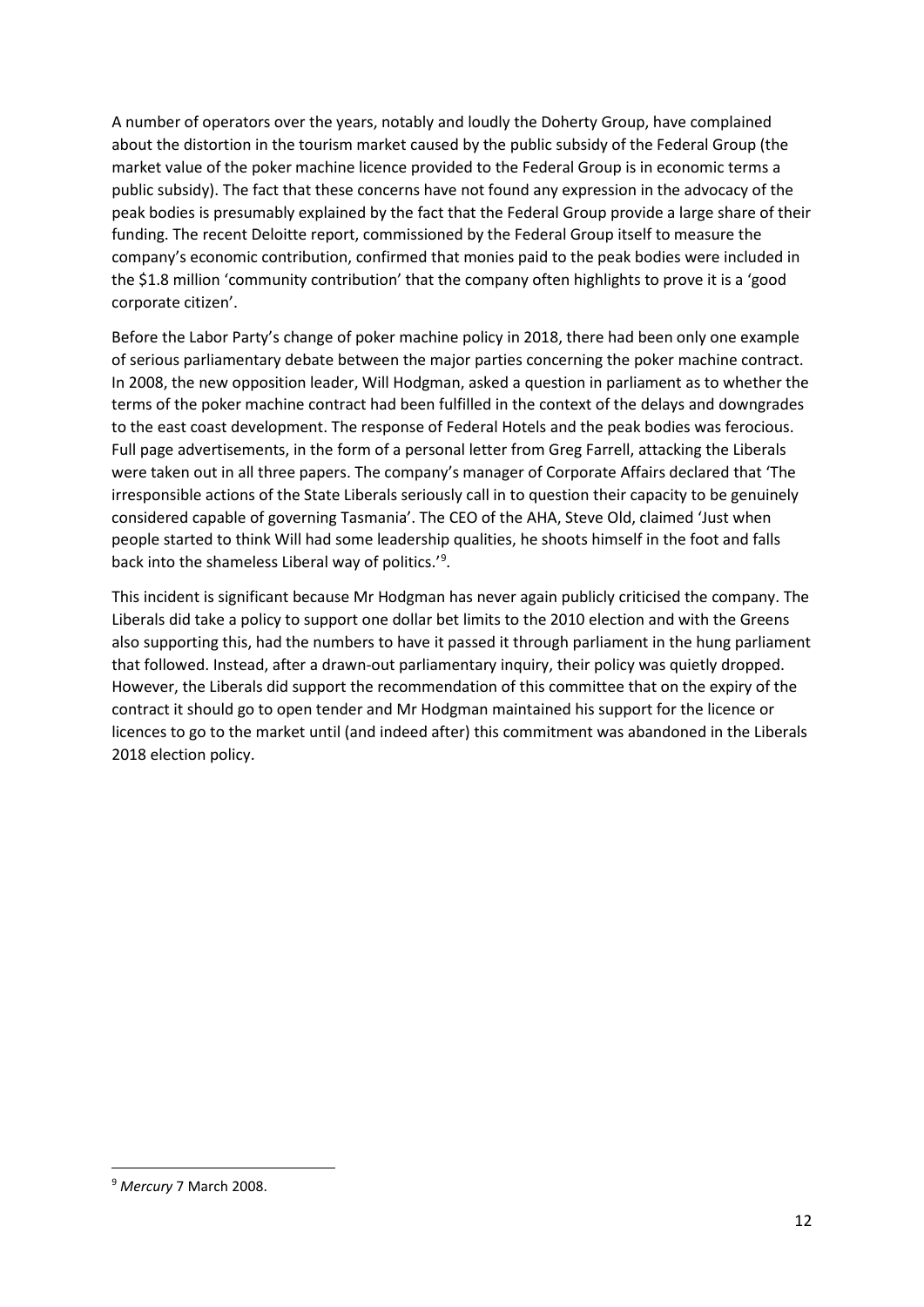#### **2. Aftermath of the Walsh intervention**

In September 2015 the Government was on the verge of signing a new secret extension to the monopoly poker machine licence with the Federal Group.

The catalyst to the contract extension was David Walsh approaching the Government to discuss a licence for a new high roller pokies-free boutique casino at MONA aimed at overseas high-rollers. He was advised that because the government was not willing to amend the exclusive gambling rights of the Federal Group without their agreement, he needed to negotiate with Greg Farrell.

David Walsh offered the Federal Group a number of financial and other concessions but the Federal Group rejected these despite the fact that there was no dispute that the small high-end casino proposed by Walsh would have no impact on Wrest Point's business model.

The Federal Group advised the Government that the only way it would entertain a casino licence for MONA was if its exclusive poker machine licence was extended.

The Government then commenced negotiations with the Federal Group. While it admitted these negotiations were underway, there was no opportunity for consultation or input by other parties, and no information or modelling was released. The process was secret.

The details of the agreement reached have never been made public because on the evening of 14 September 2015, David Walsh went public with his opposition to the deal on the basis that the Government and Federal Group were using his wish for a high-roller casino to justify extending the poker machine status quo. He posted a long blog which discussed his concerns and included his correspondence with the Government and the Federal Group.[10](#page-12-0)

The Government then ended the process and announced that they would be taking some time to consider their position. This provided the first ever opportunity for a genuine public debate in Tasmania about the poker machine contract without the essential matters having already been settled. During the spring and summer of 2015-16, the Federal Group threatened to end all new investment in Tasmania but with tourism booming, and new hotels being knocked back in Hobart, it had become difficult to explain why the company needed own every poker machine in Tasmania before it would invest.[11](#page-12-1) Concentrating on the long-heralded Port Arthur project did not help the Federal Group's PR pitch given that this development had previously been presented as a benefit of the *2003* pokies contract. As David Walsh observed: 'They've held it over to make a splash a perfectly sensible strategy but it's also transparent.' Walsh was buoyed by the support he received for his anti-pokies stance, telling ABC TV's *7*.*30* that people had been telling him 'Go, you good thing, this is great, the pokies have been bringing down Tassie for too long…. I got a pretty positive response when MONA opened for the first few months but nothing like this and I must say I didn't anticipate it.'<sup>[12](#page-12-2)</sup>

<span id="page-12-0"></span> <sup>10</sup> This episode is discussed and documented in Chapter 13 of *Losing Streak*, pp 154-168.

<span id="page-12-2"></span><span id="page-12-1"></span><sup>11</sup> For example, in the *Mercury* October 17 2015, Farrell said 'future projects were dependent on extending their exclusive licence' – including Port Arthur and the casino redevelopment.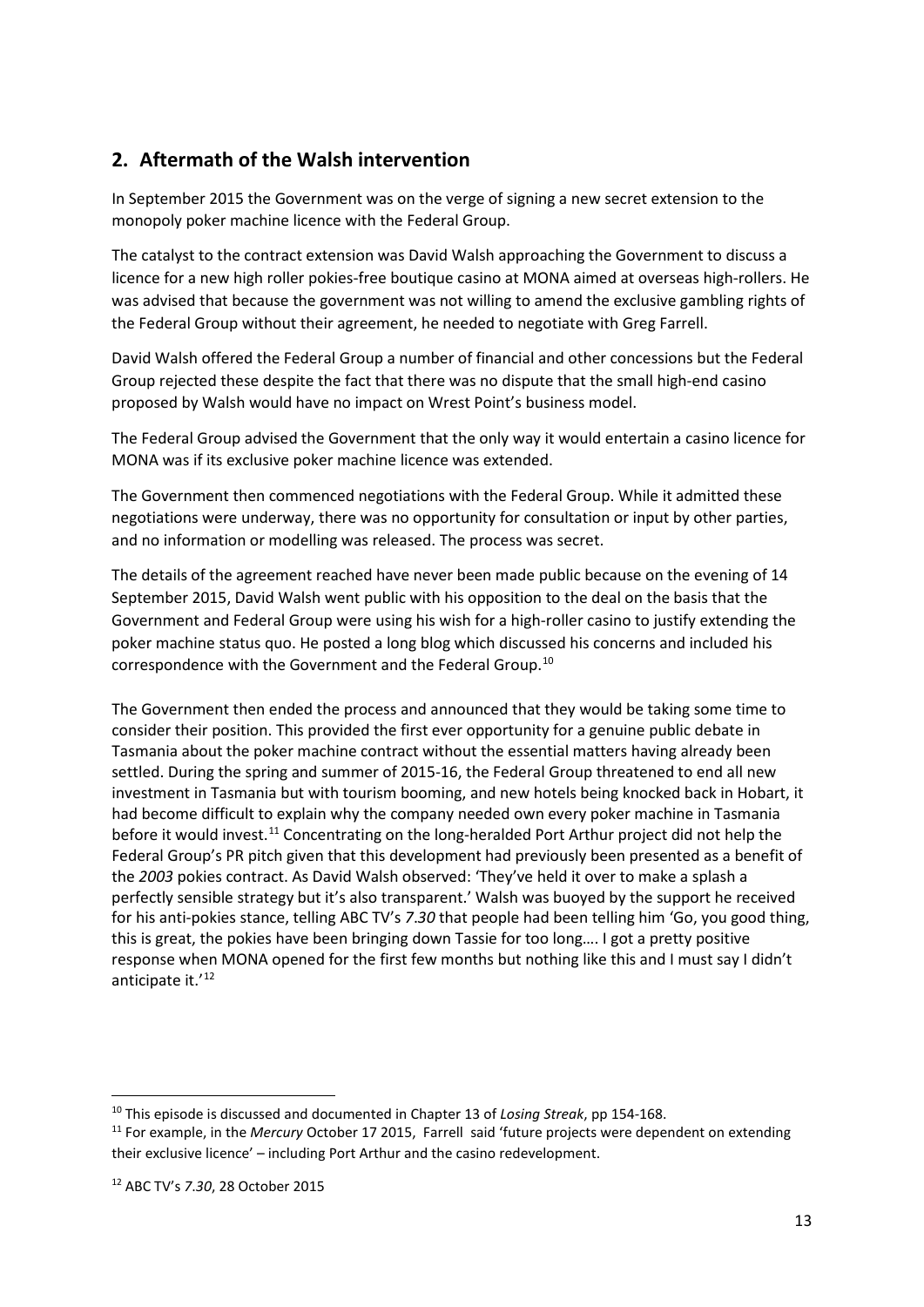One little known symptom of the political flux was that for the first time ever, a debt to the Federal Group – long term donors to both major parties - was listed on the Liberals AEC annual disclosure return.

On 12 June 2015 the Liberal Party held an event at Wrest Point to celebrate 20 years in parliament for Eric Abetz. The AEC return for 2014-5 recorded a debt of \$38324 debt to Wrest Point. In early February 2016, the Liberal Party Director, Sam McQuestin, informed the *Mercury* that the debt was 'likely' to relate to the 12 June function. At this time it was still unpaid.

It is improbable that the state branch of the Liberal Party would have organised such a lavish event for the Senator if they hadn't assumed, as presumably had been past practice for the many party fundraisers, gatherings and conferences held at Wrest Point and the Country Club, that the tab would largely be picked up by the Federal Group. It is more likely that the invoice was only issued after negotiations for a pokies contract extension were ended as a warning as to what would be lost if the mutual beneficial relationship between the company and the party broke down. The Liberal Party has still not clarified whether the 'debt' was subsequently ever paid.

On 22 February 2016, the Treasurer announced that he would soon be issuing a statement on the Government's 'preferred position' on poker machine policy. On 17 March 2016, Peter Gutwein made a ministerial statement to Parliament that set out the broad principles that were to guide the reform process.<sup>[13](#page-13-0)</sup> The main points he made were:

- 'the tax rates and licence fees for casino gaming and keno are to be reviewed against the broader Australian market'.
- 'in relation to EGMs in hotels and clubs, our policy position is that the right to operate these machines post 2023 will be allocated and priced by a market-based mechanism, such as a tender.'
- the current cap of 3680 'will be decreased to the level of EGMs that is in place as of today. I am advised that this is 3530 machines'.
- 'the process that led to the development of the earlier Deeds caused concern in the community and cast a shadow over the appropriateness of structural arrangements. The Government does not want a repeat of this outcome. There needs to be a fully transparent public consultation process that enables interested Tasmanians… to have their say on the future structure of the gaming sector post 2023, with the Government's policy position as the starting point.'

The Premier's media release of 17 March 2016 further emphasised the transparency of the process: 'Today the Government announced a new way forward for gaming in Tasmania, which makes a clean break with the secretive ways of the past.'

The position set out in the Ministerial Statement was then detailed in a policy position paper entitled 'Hodgman Liberal Government Post-2023 Gaming Structural Framework'. This reiterated that:

• 'The tax rates and licence fees for casino gaming (table gaming and EGMs) and keno are to be reviewed against the broader Australian market'.

<span id="page-13-0"></span> <sup>13</sup> <https://www.tas.liberal.org.au/sites/default/files/Future%20of%20%20Gaming%20Tas.pdf> This ministerial statement is also included as an appendix to the Select Committee Report on Future Gaming Markets which can be found on the parliamentary website: file:///D:/Pokies%202018- 19%20files/Select%20Committee%20Pokies%20Report.pdf.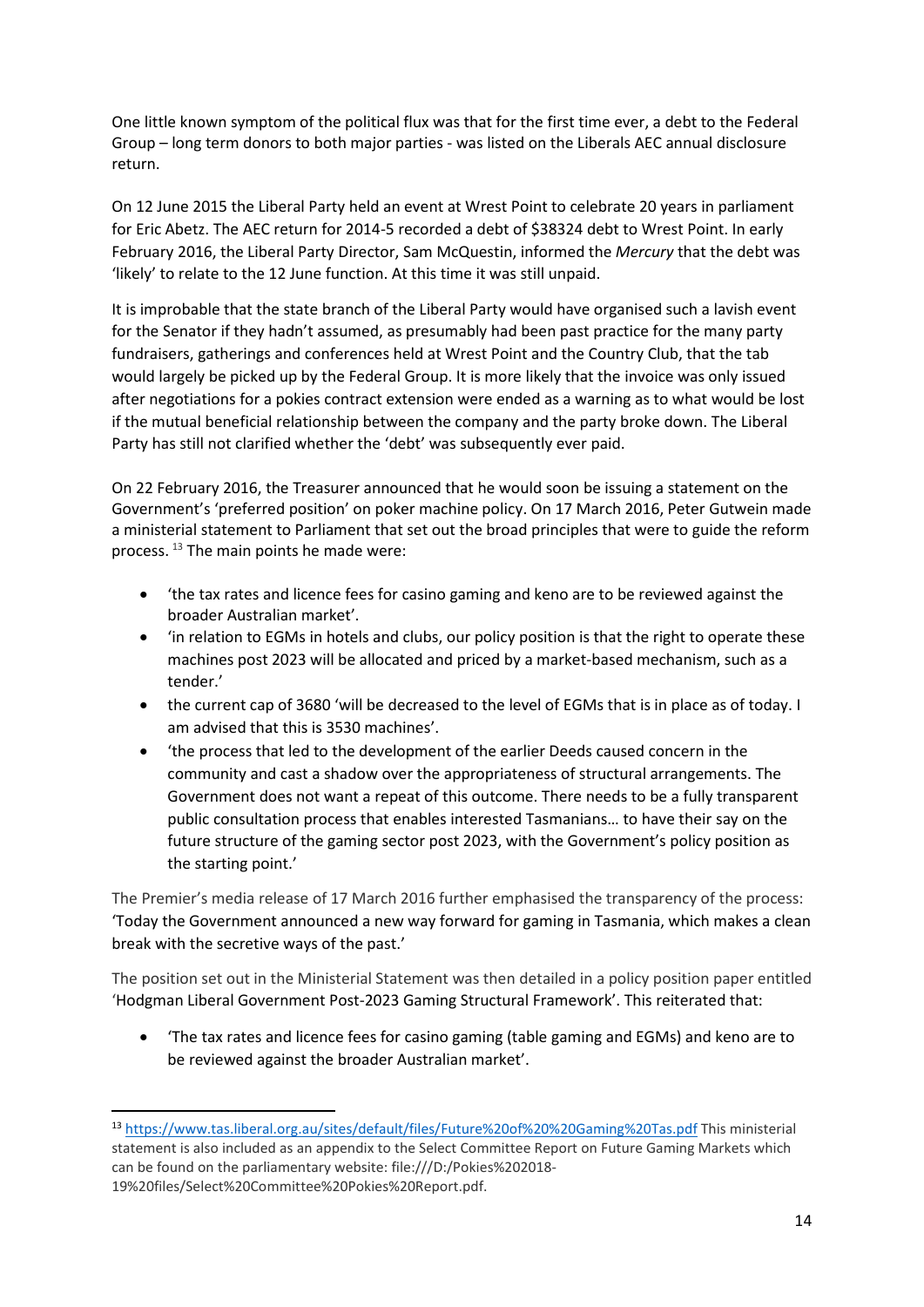• In regard to hotel and club EGMS: 'The right to operate these machines post 2023 will be allocated and priced by a market based mechanism, such as a tender'.

The vehicle chosen the Government to conduct the community consultation and decide on the final industry model was a joint select committee of Parliament.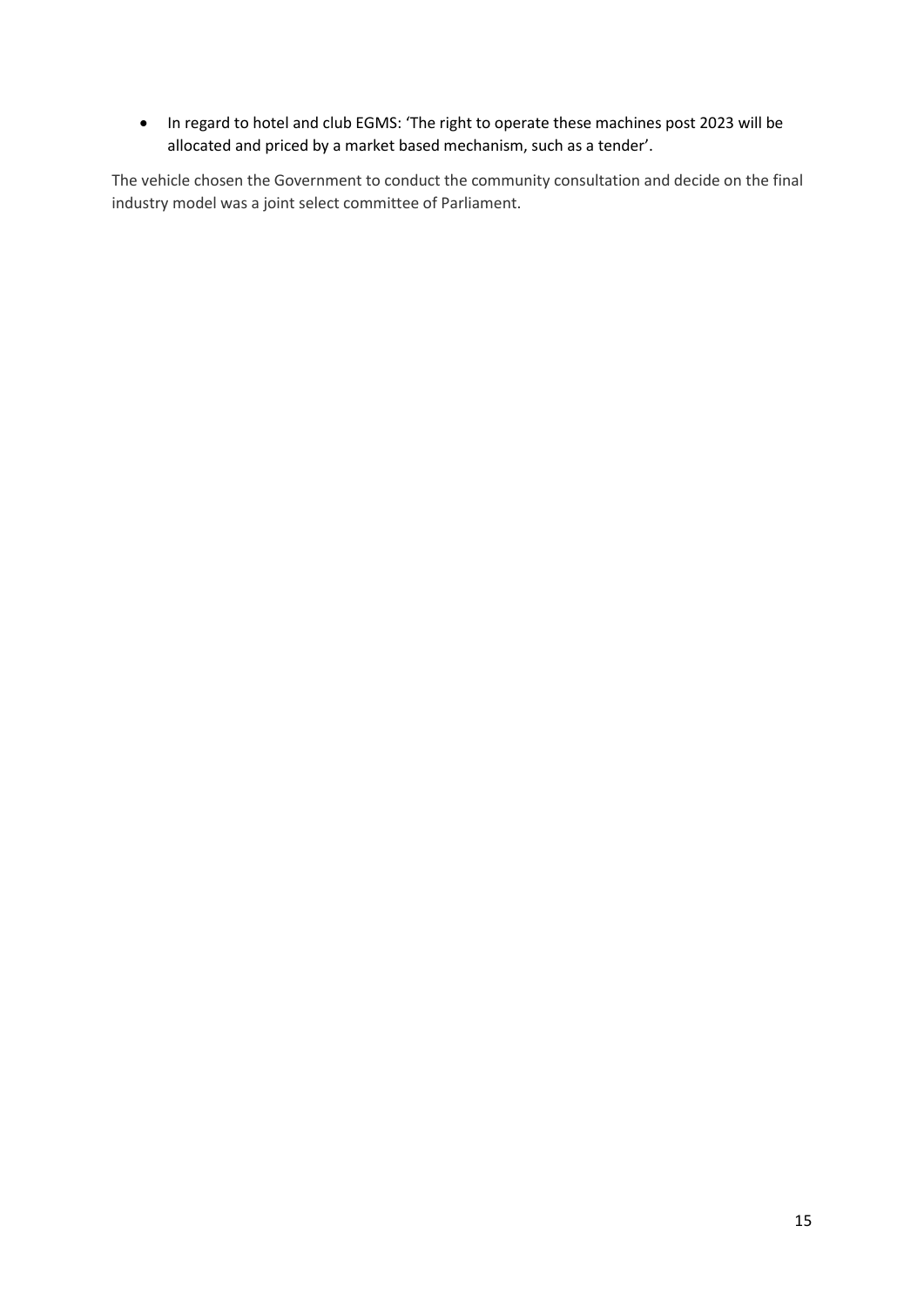### **3. The Joint Select Committee into Future Gaming Markets – testimony and evidence.**

In his evidence to the Committee into Future Gaming Markets on 22 March 2017, the Premier emphasised how central a market-based mechanism was to his Government's policy position:

Most importantly we believe the right to operate electronic gaming machines post-2023 should be determined, allocated and priced by testing the market… What we are proposing is a game changer in determining the future of electronic gaming machines operating in our state. For the first time we are proposing to put to the market, have the market test, the licence to operate electronic gaming machines in pubs and clubs in our state. Handling the licence to a single operator without a competitive process is something we have consistently been critical of and we believe very strongly it must not happen again...<sup>[14](#page-15-0)</sup>

The Premier did not rule out removing pokies from the community, rather making it clear that this was a real option for the committee to consider. Although 'we have to balance a number of competing issues', he had no fixed position. Rather, 'It is within our capabilities to do what we think is in the best interests of the people of Tasmania and future generations.'

Hodgman was asked about donations to the Liberal Party from the Federal Group 'I do not think we have taken any for some years'. Donations had 'no influence over our policy position'.

Treasurer Gutwein's evidence to the committee also focussed on the Government's commitment to a market mechanism: 'It is complex and challenging, but from the Government's point of view we are determined that we want to test the value through the market of this licence'. [15](#page-15-1)

Committee member, Robert Armstrong, pointed out to the Treasurer that both Treasury and the Gaming Commission believed in the advantages of a single licence put to tender: 'Last month, Treasury and the Gaming Commission both expressed a strong preference for the single-operator model. Do you agree with Treasury and the Gaming Commission? Do you have a preferred model?'

Peter Gutwein replied that while he did not have a 'preferred model. I have a preferred outcome, and that is the value of the network is tested and that we take that to tender.'

The Treasurer acknowledged that 'my understanding from the Gaming Commission is that they do see a single network model, as we have at the moment, an easier model to regulate'.

Gutwein, like the Premier, kept returning to the need to have a market based mechanism to test the value of the licence(s): 'There is an opportunity to consider what might be the best model for Tasmania and the best way to take it to the market. We want to take it to the market… As to how the tender is framed up at the end of the day, I would think it would obviously take into account the benefits to the community including harm-minimisation options.'

In regards to the length of the poker machine licence, the Treasurer noted that the Deputy Secretary of the Revenue, Gaming and Licencing Division, Jonathan Root, 'informs me the normal lease for

<span id="page-15-0"></span><sup>&</sup>lt;sup>14</sup> Hansard 22 March 2017. This can be accessed online at file:///D:/Pokies%202018-

<sup>19%20</sup>files/Gutwein%20and%20Hodgman%20evidence%20Committee.pdf It is also cited in the Select Committee report, pp 33-34

<span id="page-15-1"></span><sup>&</sup>lt;sup>15</sup> Hansard 22 March 2017. This can be accessed online at file:///D:/Pokies%202018-

<sup>19%20</sup>files/Gutwein%20and%20Hodgman%20evidence%20Committee.pdf It is also cited in the Select Committee report, pp 33-34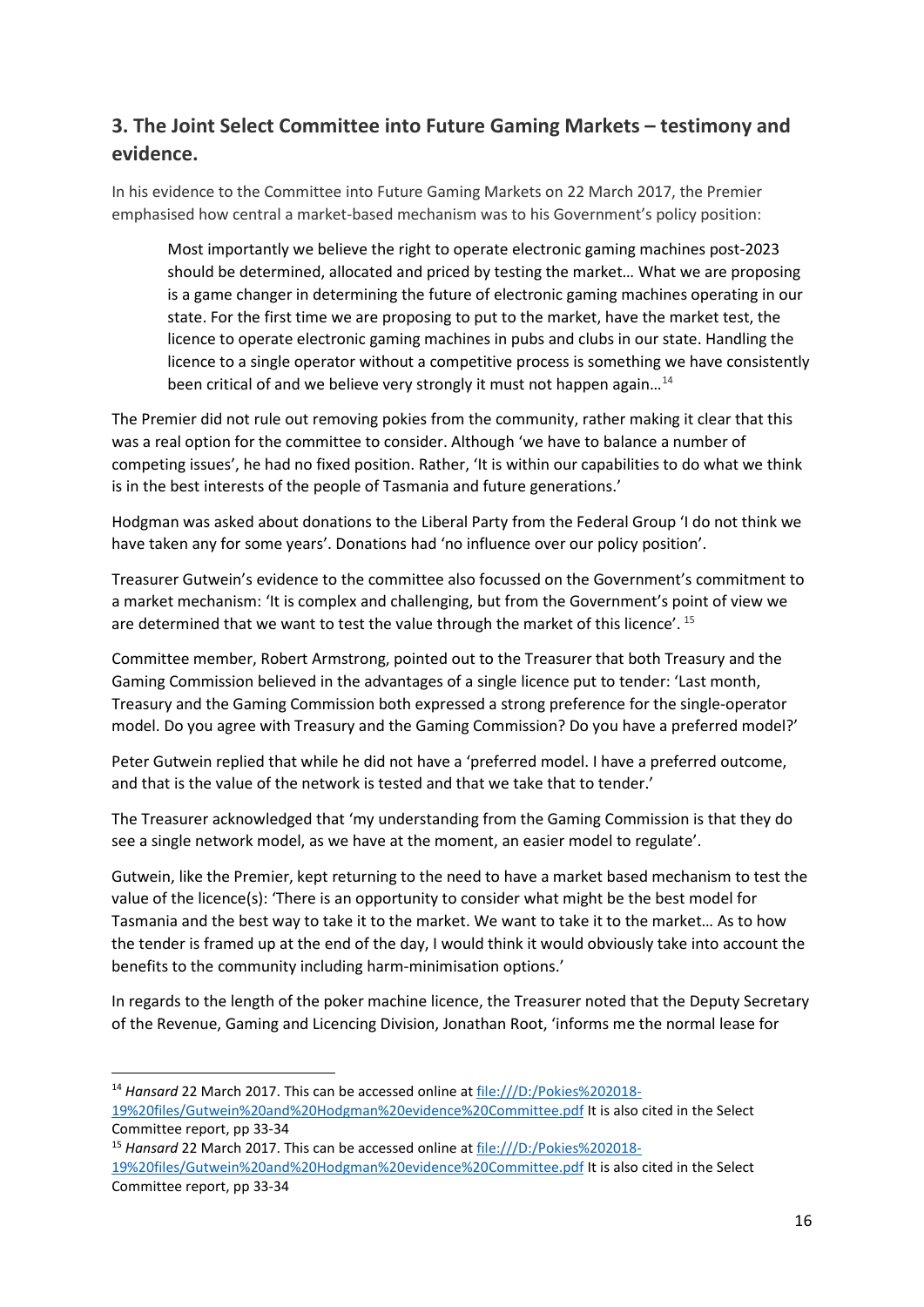machines is usually up to five years. They turn over quite quickly… The licence for individual venues is for five years… Any term needs to consider the investment.'

Separate conflicting submissions were made to the parliamentary inquiry by the big hotel pokie chains (under the auspice of the THA) and the Federal Group. The former sought a greater share of the spoils through direct licencing of venues that would end the Federal Groups monopoly ownership. The latter supported the status quo. However by the middle of 2017, it had become to clear that the Government's emphasis on a market based mechanism meant that if the single licence was to continue, the licence would go to tender – either costing the Federal Group hundreds of millions of dollars or leading it to lose the licence altogether.

After 25 years, the inflated returns flowing to the single licence holder under the current arrangement (that is, the level of public subsidy) were finally being openly acknowledged. Treasury were clear that its modelling confirmed that Federal Hotels through Network Gaming 'retains significant returns under the current operating model' that could be made available to the state.

The independent consultants to the Committee, Synergies Economic Consulting, also found 'that returns to the State are low relative to mainland jurisdictions and that the low returns could largely be addressed by the State retaining excessive returns to Network Gaming.' [16](#page-16-0)

Even the industry indirectly acknowledged the excessive returns flowing to the Federal Group by presenting a model that increased taxation on hotel pokies. One multiple venue owner, Peter Dixon, noted that if the return to Federal dropped to 19 or 20 per cent, 'they would still be doing really well'.

The Federal Group pointed out that the single operator model was a positive because it dampened competition by decreasing incentives for unscrupulous practices and noncompliance.

Critically, the submission of the TLGC, which has a statutory function to provide independent policy advice, opposed the direct licencing model: 'The TLGC is of the view that that a system allowing individual pubs/clubs to tender for the operation of the EGMs is highly problematic.'

The evidence from the TLGC also confirmed their long-standing opposition to a multi-licence model because it would increase social harm and be difficult and more expensive to regulate.

The TLGC also rejected the claim that Tasmania 'has a low level of problem gamblers' and called for much stronger regulations to help problem gamblers including slower spin speeds, \$1 bet limits, longer shutdowns and at more effective times, and tighter regulations for the casinos.

The TLGC pointed out that 'The Productivity Commission found in 2010 that the gaming machine of 2010 differs greatly from the early 1990s (and especially the earlier era)…There are more features, more networked games, new graphics and many more playing styles – as well as significantly increased potential for losses in a given period of play'. This was still more true in 'in 2016 when machine design has developed further in sophistication'.

The TLGC described the \$1 dollar bet limit as a 'simple, cheap, and effective way to reduce the amount that can be lost and therefore reduce harm to problem gamblers'.

<span id="page-16-0"></span> <sup>16</sup> *Joint Select Committee Report*, p 17.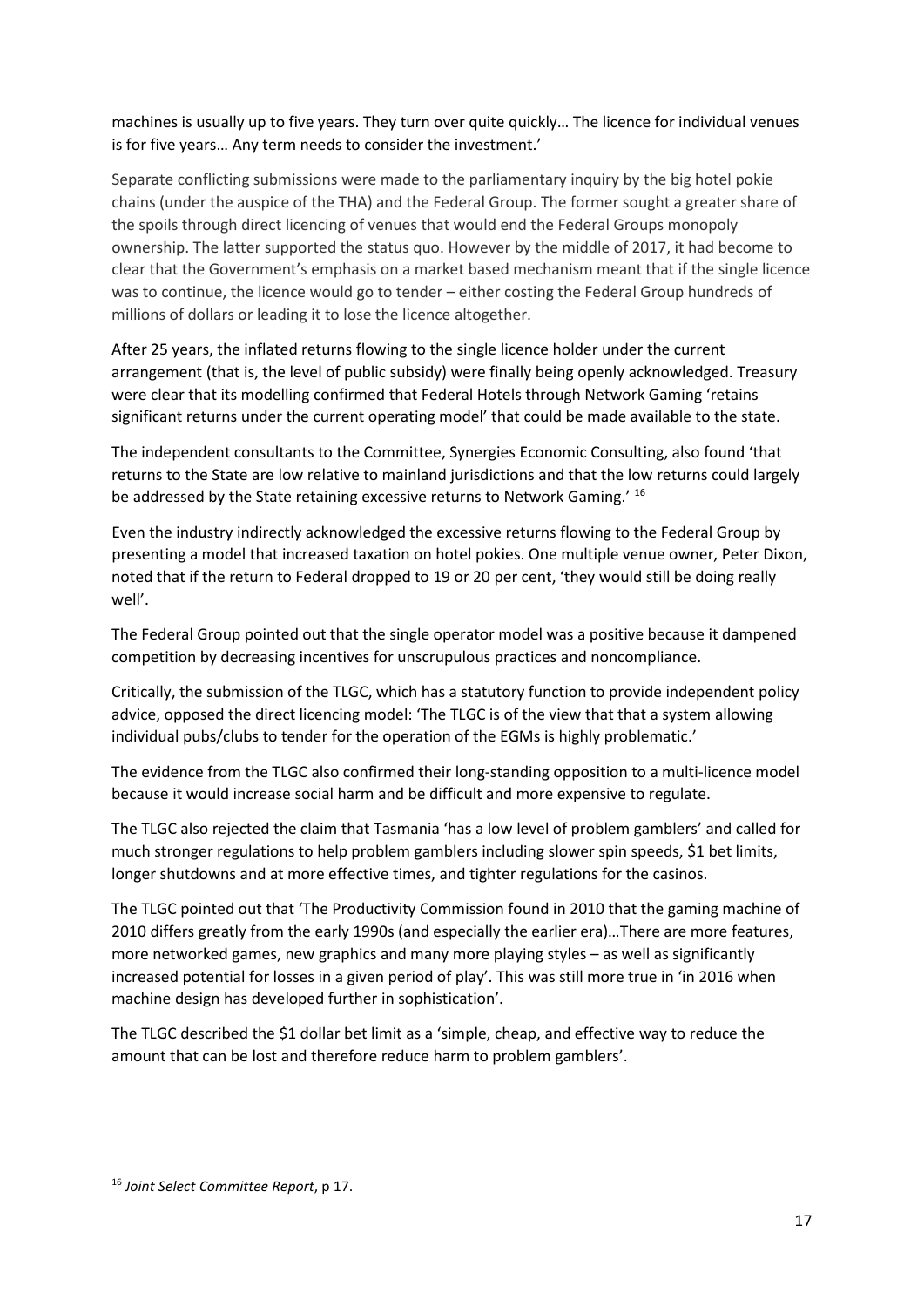Halving the spin rate from three seconds to six seconds combined with a one dollar bet limit could cut likely losses per hour cut from \$600 to \$60 (currently the maximum bet per spin is \$5 with a three second spin rate).

Furthermore, machines should only celebrate net wins and there should be proper messages about losses.

A former Chair of the TLGC, Peter Hoult, also gave evidence to the committee. He noted that 'interstate experience has shown that such [a direct licencing] ownership model results in dangerous inter-venue competition to attract more gamblers and very high costs for the government in oversight and compliance'.

Hoult also warned against drawing lessons from interstate regarding the best industry structure: 'There is little to be gleaned from other jurisdictions in these matters. Such arrangements have largely been the result of historical factors, the will of various governments at various times and the relative strengths and influence of the industry at various times in each location'.

In regard to Tasmanian regulation being better in some areas than that applying in some other states, Hoult observed: 'Given the laissez faire approach taken in other jurisdictions this is not a massive achievement'.

Jonathon Root, Deputy Secretary, Revenue, Gaming and Licencing Division at the Department of Treasury and Finance, gave evidence on behalf of Treasury.

Root noted that:

- 'Keno remains a popular product in Tasmania. The tax rate… is low on a national comparison….'
- 'the Government's policy position is that the allocation and pricing of the entitlements to operate EGMs be determined by a market-based mechanism.'
- 'the Government's view was that the cap should be the level it was on the day the announcement was made… On 17 March. That number is the number of machines that were out in venues on that day.'

Root ran through the current tax rates: 'Casino table games are taxed at 0.88 per cent of annual gross profit, keno at 5.88 per cent of annual gross profit, and gaming machines at 25.88 per cent of annual gross profit. In addition to that 25.88 per cent there is the 4 per cent Community Support Levy, which is paid for by the profits on gaming machines in hotels and clubs…'

Root noted that "if you were to ask what is the appropriate tax rate to apply to gaming machine entitlements in a purely theoretical environment … You would say this is a heavily-regulated industry with low competition, it is an industry where there are barriers to entry, and the best taxation model might be to look at what a fair return on an investment in a pretty safe low-risk environment might be and then use your tax to take away any excess profits that in a normal competitive environment the active competition would take away.'

What could a poker machine licence deliver to the state? 'In terms of what a licence is worth, it does depend a bit on the rules and parameters you put around them. I have a figure here from the Victorian process - in terms of the club entitlement, the average price per [machine] entitlement was \$42 014. It is hard to say whether that number would translate into this environment because it is a different sort of environment.' [the main difference in 'environment' is that Victorian machines are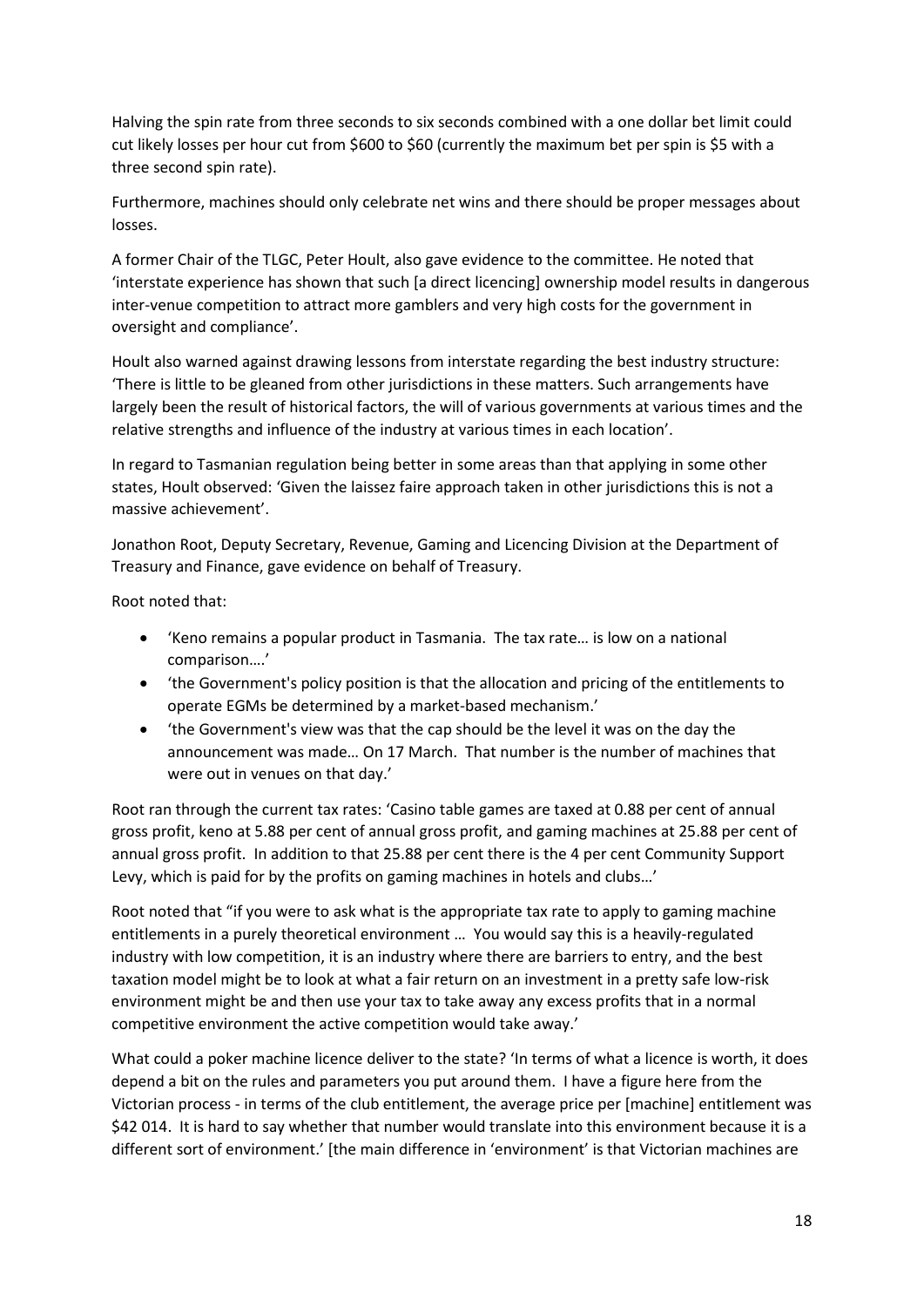also higher taxed than in Tasmania, not just currently, but even under the government's revised schedule].

Root was clear that there was no need for 'compensation' for existing venues or the Federal Group: 'we would not anticipate there would be any compensation due when the licence agreement has come to an end.'

Root noted that a market mechanism was also needed to enable licences to be traded: 'It is not a particularly good outcome if you put in place an arrangement where all the entitlements are dispersed out and then nothing ever changes because you cannot get new players in the market.'

What about licence length? Root noted: 'Victoria, I think, has a 10-year licence. It does vary a little bit. If you were to truly leave it to the market, you would look at what people would pay for various durations and make a decision from there.'

Root did though get his history wrong: 'As I understood it, Federal has built up substantial assets in its casinos in Tasmania. It has invested heavily in those assets …If you go back to the debates in 2003, there were similar arguments made that if you have a responsible operator who has been in the market for a long time and has substantial investments, there is a community interest in supporting operations that have invested to that level.' However there is no evidence for the claim that the Federal Group have invested 'heavily' in its casino assets since 2003. The focus has almost been exclusively on pokies and keno. In terms of their gambling operations, Wrest Point and the Country Club more closely resemble a large mainland pokies club than any mainland casino. Most observers recognise that the Wrest Point in particular is 'tired' and has been well overdue for a major refurbishment for many years despite high profits being returned to the operator – around 75% of which on average have been paid out in dividends to the five family shareholders.

Jenny Cranston, the Chair of the Tasmanian Liquor and Gaming Commission and fellow long-term commissioner, Stuart Barry, also provided evidence. Barry was the most experienced Commissioner, nearing the end of his second four year term. The TLGC evidence to the Committee makes it clear why the Treasurer would soon refuse the Chair's request that, given Barry's experience and the major regulatory reform underway, his term be extended until the review process was concluded.<sup>[17](#page-18-0)</sup>

In regard to direct licencing and regulatory reform, the commissioners noted: 'If we were dealing with 100 venues, all with their own different interpretations and need to consult, it would be a higher-cost model and probably a lower-outcome model as well, so it wouldn't necessarily be in anyone's best interest if we were too fragmented.'

In relation to reducing problem gambling the commissioners' evidence was: 'If you look at it from a harm minimisation point of view, there are two things problem gamblers have in common. One is the amount they gamble per spin, and the other is the amount of time they spend at the machine. One of the proxy measures to try to reduce the amount of time at the machine is about hours of operation. It is one of the tools in the kit that can potentially be used to create the need for the gambler to leave the machine, and particularly a problem gambler.'

The TLGC rejected the argument that those with a poker machine problem would transfer to the internet: ' it is a separate group of gamblers - the ones who are online versus the ones who like to sit at the machines'.

<span id="page-18-0"></span><sup>&</sup>lt;sup>17</sup> The information that a request to extend Barry's term was made to the Treasurer by the Chair of the TLGC, and much to her disappointment was refused, was provided to me by Ms Cranston herself.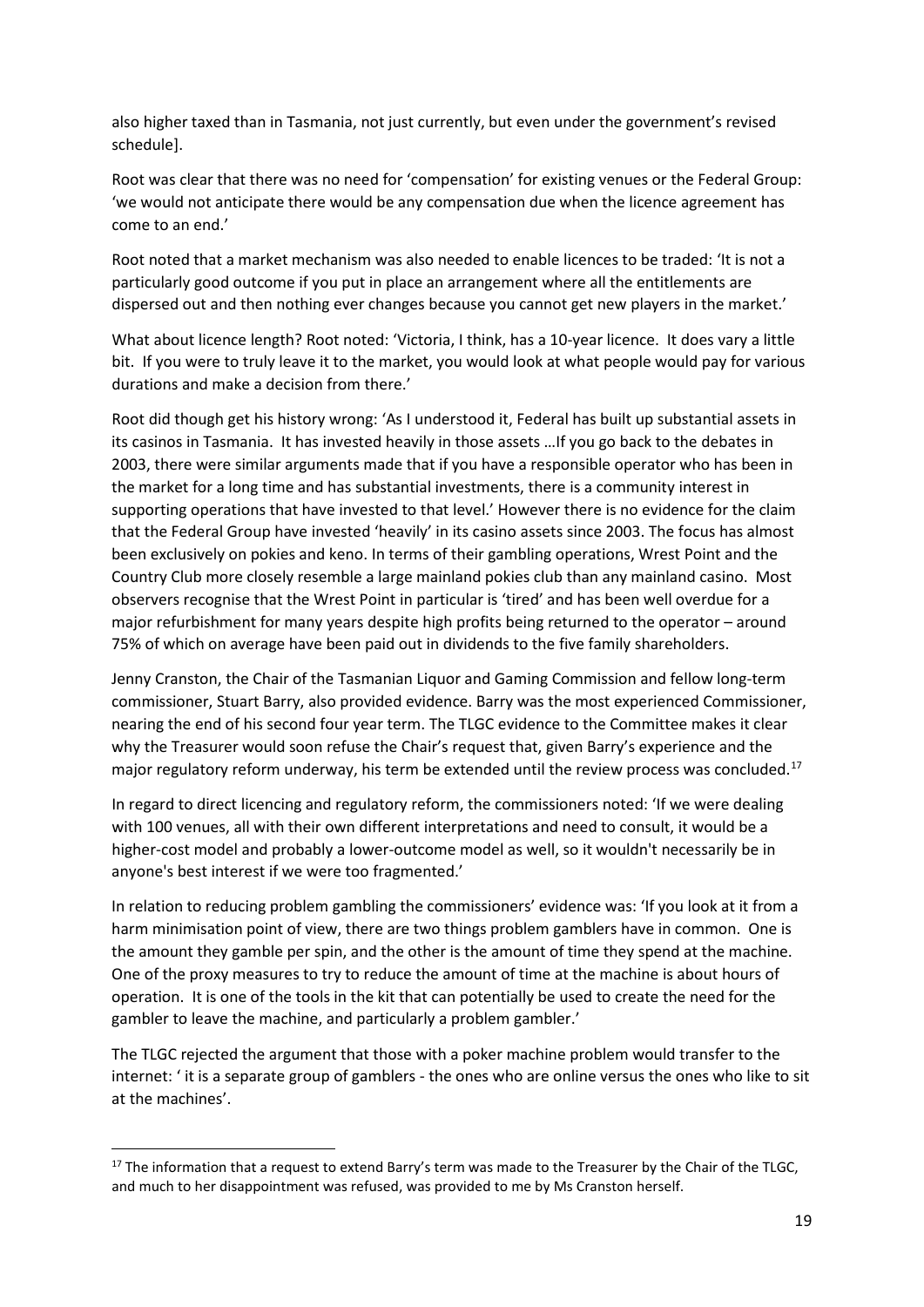What was most critical was to ensure a 'break of play - either the venue not being open or they are forced to take breaks away from the machine. Often that will snap problem gamblers out of their attachment to the machine.'

Greg Farrell also presented evidence to the Committee and provided incorrect information on the issue of casino taxes: 'If we look at other regional casinos such as Townsville, Cairns and Darwin, we are talking about tax rates of electronic gaming machines of 20 per cent'. He then compared this to the 35 per cent tax rate in Tasmania. In presenting the interstate figures, Farrell excluded GST but in Tasmania included it. The actual comparison was 25 versus 20 per cent –with Tasmania having much lower taxes in keno and table games.

Farrell also provided incorrect information to the Committee when he asserted that keno taxes 'are about mid-range in line with other jurisdictions'. Accurate information provided to the Committee, as well as the Social and Economic Impact Study, confirmed that Tasmanian keno taxes are the lowest in Australia. [18](#page-19-0)

Farrell's view was that promoting gambling in casinos and hotels *helped* problem gamblers: 'My view is that the more that we can promote a healthy, well-regulated industry that is attractive for people to go and play the gaming machines, play their table gaming, play their flutter on the keno, that is healthy… particularly [for] those who have problem gambling tendencies.' His argument was that if problem gamblers were driven from the pokies they would go to unregulated sites on line where they could never be helped. However, as the TLGC pointed out, there is no research evidence for the industry's heavily-advertised claim that people addicted to poker machines will transfer their addiction online if poker machines are not available to them.

<span id="page-19-0"></span><sup>&</sup>lt;sup>18</sup> As already noted, whereas the ACT percentage figure seems lower, the tax take is higher when their different method of calculating the tax is considered.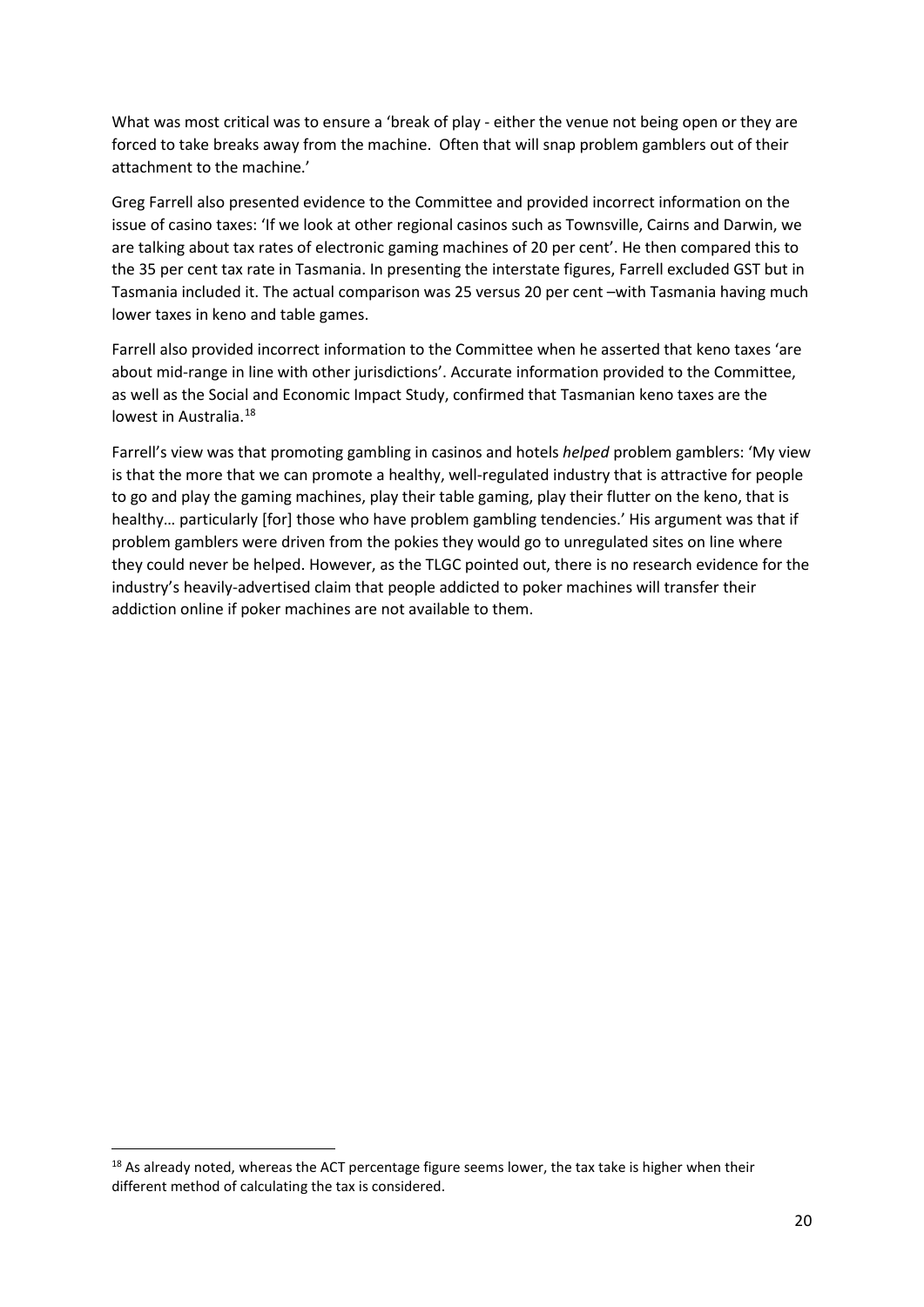### **4. Joint Submission from the multi-venue 'big pub' owners and the Federal Group**

On the last day of the Parliamentary Committee hearings a new *joint* submission by the pokies machine industry was made. The two men who were presumably central to negotiating a deal between Federal Group and the large poker machine hotels were Paul Lennon, now the paid lobbyist for the Federal Group, and Steve Old, his former ministerial gaming adviser and now THA boss.

This submission supported direct licencing of all existing venues with no market based mechanism, an increase in hotel poker machine tax rate from the current tax rate of approximately 28 per cent to 39 per cent (figures inclusive of CSL and exclusive of GST) *and* a cut in the state tax rate on casino poker machines to 10 per cent from the current 25 per cent.<sup>[19](#page-20-0)</sup>

The submission noted: 'The proposed model would redistribute EGM revenue from Network Gaming [the Federal Group's poker machine business] to hotels and clubs. This would result in a significant increase in the capital value of hotels and clubs by an average of over \$1.5 million and deliver increased investment, employment opportunities, and services for locals and visitors'.

The justification given for the reduction in the casino poker machine tax rate was that 'The proposed model would… bring the EGM tax rates paid by Wrest Point and Country Club into line with those in place in other regional casinos in Australia, such as Cairns and Townsville. This would make Wrest Point and Country Club competitive nationally and allow greater certainty to undertake future investments'.

By ruling out a market-based mechanism, the poker machine industry claimed that it 'avoids the need for a tender process, which would be very costly and generate considerable uncertainty and massive disruption for all stakeholders'.

The interstate tax comparison given in the submission was incorrect because it presented all figures as GST inclusive whereas the cited north Queensland casino tax rate of 20% was GST *exclusive*. The state tax rate there (the only figure relevant to the policy debate in Tasmania) is 20%.

An accurate interstate tax table on which debate can rely was provided as an appendix on page E1 in Volume One of the *Social and Economic Impact Study* released in January 2017 (which is available on the Treasury website). A recent question from Mike Gaffney MLC, who chaired the parliamentary committee, to the Treasurer has confirmed the accuracy of the table below taken from the SEIS:

19

<span id="page-20-0"></span>[http://www.parliament.tas.gov.au/ctee/Joint/Submissions/JSC%20FGM/Supplementary%20Submission/Feder](http://www.parliament.tas.gov.au/ctee/Joint/Submissions/JSC%20FGM/Supplementary%20Submission/Federal%20Group%20THA%20Submission%20August%2017.pdf) [al%20Group%20THA%20Submission%20August%2017.pdf](http://www.parliament.tas.gov.au/ctee/Joint/Submissions/JSC%20FGM/Supplementary%20Submission/Federal%20Group%20THA%20Submission%20August%2017.pdf)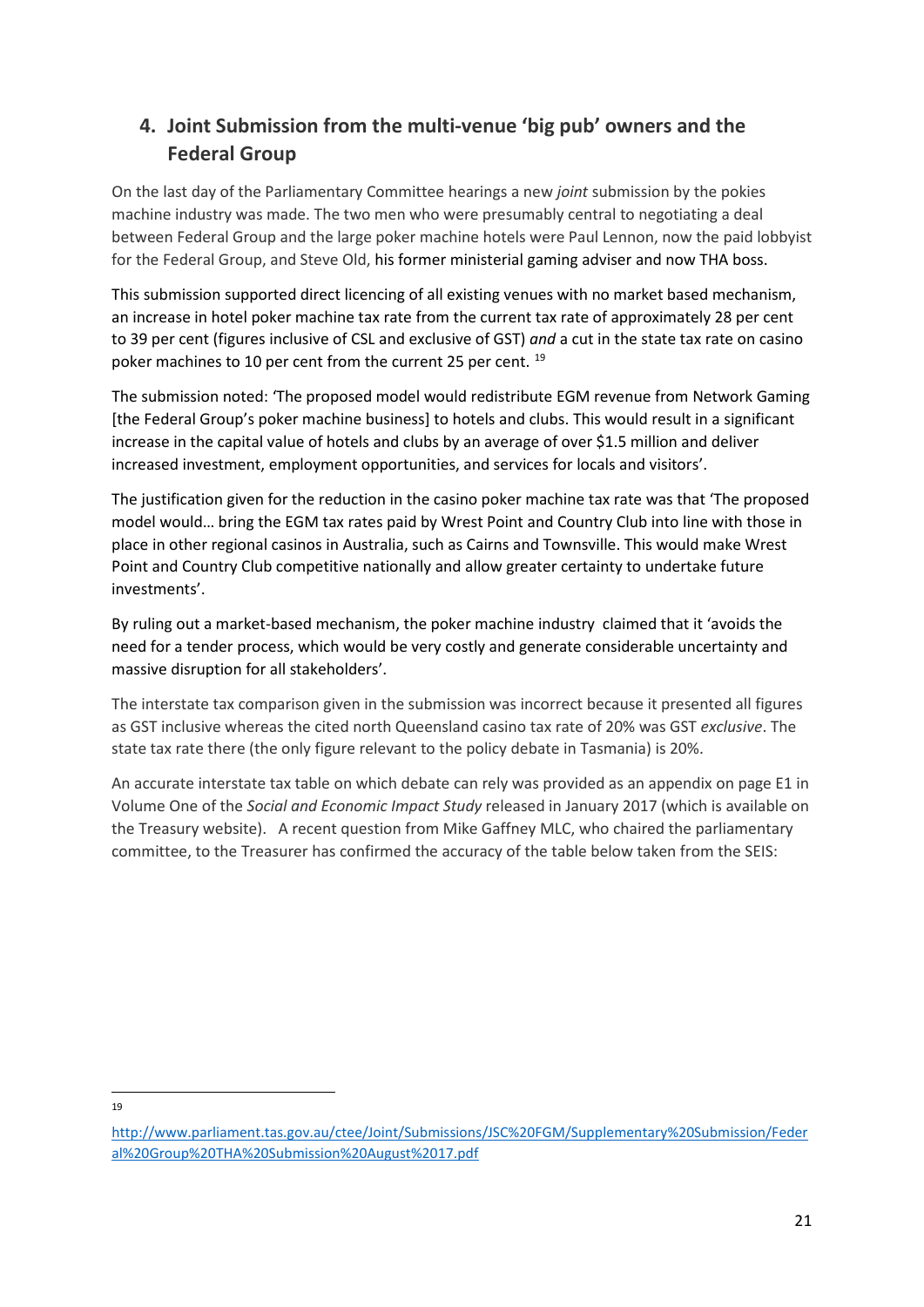| <b>NSW</b>                                                                                                                                                                                                                                                                                                                                                                                                                                                                                                                                                                                                                                                                                                                                        | <b>VIC</b><br>QLD                                                                                                                                                                                                                                                                                                                                                                                                                                                                                                                                                                                                                                                                                                                                                                                                  | <b>WA</b><br><b>SA</b>                                                                                                                                                                                                                                                                                                                                                                                                                                                                                                                                                                                                                                                                                                                                                                                                                                                                                                                                                                                                                                | <b>TAS</b>                                                                                                                                                                                                                                                                                                                                                                                                                                                                                                                                                                                                                                                                                                     | <b>NT</b>                                                                                                                                                                                                                                                                                                                                                                                                                                                                                                                                                                                 | <b>ACT</b>                                                                                                                                                                                                                                                                                      |
|---------------------------------------------------------------------------------------------------------------------------------------------------------------------------------------------------------------------------------------------------------------------------------------------------------------------------------------------------------------------------------------------------------------------------------------------------------------------------------------------------------------------------------------------------------------------------------------------------------------------------------------------------------------------------------------------------------------------------------------------------|--------------------------------------------------------------------------------------------------------------------------------------------------------------------------------------------------------------------------------------------------------------------------------------------------------------------------------------------------------------------------------------------------------------------------------------------------------------------------------------------------------------------------------------------------------------------------------------------------------------------------------------------------------------------------------------------------------------------------------------------------------------------------------------------------------------------|-------------------------------------------------------------------------------------------------------------------------------------------------------------------------------------------------------------------------------------------------------------------------------------------------------------------------------------------------------------------------------------------------------------------------------------------------------------------------------------------------------------------------------------------------------------------------------------------------------------------------------------------------------------------------------------------------------------------------------------------------------------------------------------------------------------------------------------------------------------------------------------------------------------------------------------------------------------------------------------------------------------------------------------------------------|----------------------------------------------------------------------------------------------------------------------------------------------------------------------------------------------------------------------------------------------------------------------------------------------------------------------------------------------------------------------------------------------------------------------------------------------------------------------------------------------------------------------------------------------------------------------------------------------------------------------------------------------------------------------------------------------------------------|-------------------------------------------------------------------------------------------------------------------------------------------------------------------------------------------------------------------------------------------------------------------------------------------------------------------------------------------------------------------------------------------------------------------------------------------------------------------------------------------------------------------------------------------------------------------------------------------|-------------------------------------------------------------------------------------------------------------------------------------------------------------------------------------------------------------------------------------------------------------------------------------------------|
| A progressive tax scale<br>applies to EGM and<br>table game gross<br>revenue. In 2016-17<br>gross revenues up to<br>\$722.4 million faced a<br>base rate of 16.41%.<br>progressively increasing<br>to a maximum rate of<br>38.91. Tax bands are<br>indexed annually to the<br>Sydney All Groups CPI<br>and rounded up to the<br>nearest \$100,000<br>A 2 % Responsible<br>Gambling Levy also<br>applies to gross gaming<br>revenue<br><b>International VIPs</b><br>Tax rate is 10% with a<br>minimum of \$6m paid in<br>two non-refundable<br>instalments of \$3m in<br>January and July each<br>year.<br>Licence fee<br>Exclusivity agreement<br>extended for 12 years<br>from November 2007 for in 1% increments for<br>a fee of \$100 million. | From 1 July 2012<br>Regular Players 31.57% monthly gross revenue<br>of gross gaming revenue on table games and<br>(player loss) from<br>gaming machines, plus a Brisbane casinos and<br>1% Community Benefit<br>Levy, plus super tax.<br>21.25% of gross gaming<br>casinos.<br>revenue from table<br>games, plus a<br>1%Community Benefit<br>Levy, plus super tax.<br>Super tax<br>A tax on gross gaming<br>revenue (gaming<br>machines plus table<br>games) above the base<br>Licence fee<br>amount<br>The 2014-15 base is<br>\$933m (equal to \$500m<br>CPI-adjusted from 1994,<br>plus an additional \$5m in July.<br>2009-10 and 2010-11<br>and \$30m in 2011-12<br>and 2012-13).<br>Tax rate is 1% for<br>revenue up to \$20m over<br>the base amount, rising<br>each \$20m bracket to a<br>maximum of 20% on | From 1 July 2009 20% of Gaming Machines:<br>12.42% tax of EGM<br>gross revenue plus a 2% Gaming machines at<br>Keno for Gold Coast and<br>levy on total revenue for<br>environmental<br>10% of gross revenue on<br>conversation spending<br>table games and Keno<br>Fully Automated Gaming<br>for Townsville and Caims<br>Machines (FATG):<br>12.42% of FATG gross<br>30% of monthly gross<br>revenue<br>revenue on gaming<br>Table Games & Keno<br>machines for Gold Coast<br>and Brisbane casinos<br>9.37% of table game and<br>and 20% of gross<br>keno gross revenue plus<br>revenue on gaming<br>a 1% levy for<br>machines for Townsville<br>environmental<br>and Cairns casinos.<br>conservation spending<br>International<br>Commission Business<br>\$237,800 per quarter.<br>1.75% tax on<br>Amount is indexed<br>annually each year on 1<br>international commission<br>business gross revenue,<br>plus a 1% levy for<br>environmental<br>conservation spending<br>Licence fee<br>\$2.769m (2016) (Indexed<br>annually according to<br>CPI). | Table games at 3.41% of The gaming tax rate<br>applying to casino table<br>net gambling revenue.<br>games is 0.88% of gross<br>profit.<br>41.0% of net gambling<br>The tax rate applying to<br>revenue.<br>keno is 5.88% of gross<br>Premium table games<br>profit.<br>(incl. automated) at<br>0.91% of net gambling<br>From 1 July 2013, a<br>single flat tax rate of<br>revenue.<br>25.88% applies to all<br>Premium gaming<br>gross profit on EGMs.<br>machines at 10.91% of<br>net gambling revenue<br>Licence fee<br>less approved<br>For 2016-17.<br>deductions for costs to<br>\$152,200per month<br>attract premium<br>(amount is indexed)<br>customers).<br>annually).<br>Licence fee<br>Not imposed. | Lasseters Casino:<br>Table games are taxed<br>at the GST rate.<br>Gaming machines are<br>taxes at 11% of gross<br>profit, plus a 10%<br>community benefit levy<br><b>SKYCITY Darwin</b><br>Casino:<br>Table games are taxed<br>at the GST rate. EGMs<br>are taxed at 15% of<br>gross profit. Keno is<br>taxed at 10 % of gross<br>profits. There is also a<br>10% community benefit<br>levv.<br>Internet Casino:<br>Australian sourced bets<br>are not permitted.<br>International sourced<br>bets at 4% of gross profit<br>(not subject to GST).<br>Licence fee<br>Not imposed.<br>$E-2$ | General gaming:<br>10.9% of gaming<br>revenues.<br>Commission-based<br>Operations: 0.9% of<br>gaming revenues.<br>Licence fee<br>Annual fee<br>\$891,877 for 2011-<br>12 payable<br>quarterly (August,<br>November.<br>February and May).<br>Amount is indexed<br>annually according<br>to CPI. |

This table makes it clear that casino tax rates in Tasmania are already low – the lowest for table games, the lowest for Keno (once the different way of calculating the tax in the ACT is allowed for) and at the lower end for poker machines. Only the casino licence fee is in the mid-range.

No argument was presented in the joint submission to explain in what sense the poker machine industry in Tasmania 'competes' with Northern Australia given that poker machine players are largely local people. There was no explanation as to why, given poker machines in Wrest Point and the Country Club are *lower* cost due to economies of scale and regulatory exemptions, they should be taxed at a lower level than those in pubs.

It should be remembered that the casino licencing fee is an acknowledgment of these cost advantages and regulatory privileges.

Tasmania has never had different levels of poker machine taxation. No other individual or organisation giving evidence to the Committee suggested that this should be introduced.

The capital gain windfall that would flow to the existing venues through avoiding a market based mechanism to price licences was openly acknowledged by the industry: 'The greater share of EGM revenue received by hotels and clubs will also have a significant positive impact on the valuation of these venues. This increase in valuation will allow hotels and clubs to get better access to finance and this will allow them to make further investments in their businesses…'

However, no mechanism was recommended to ensure the capital gain was invested or limit suggested on the sale of hotels to prevent proprietors simply taking the windfall gains as profits.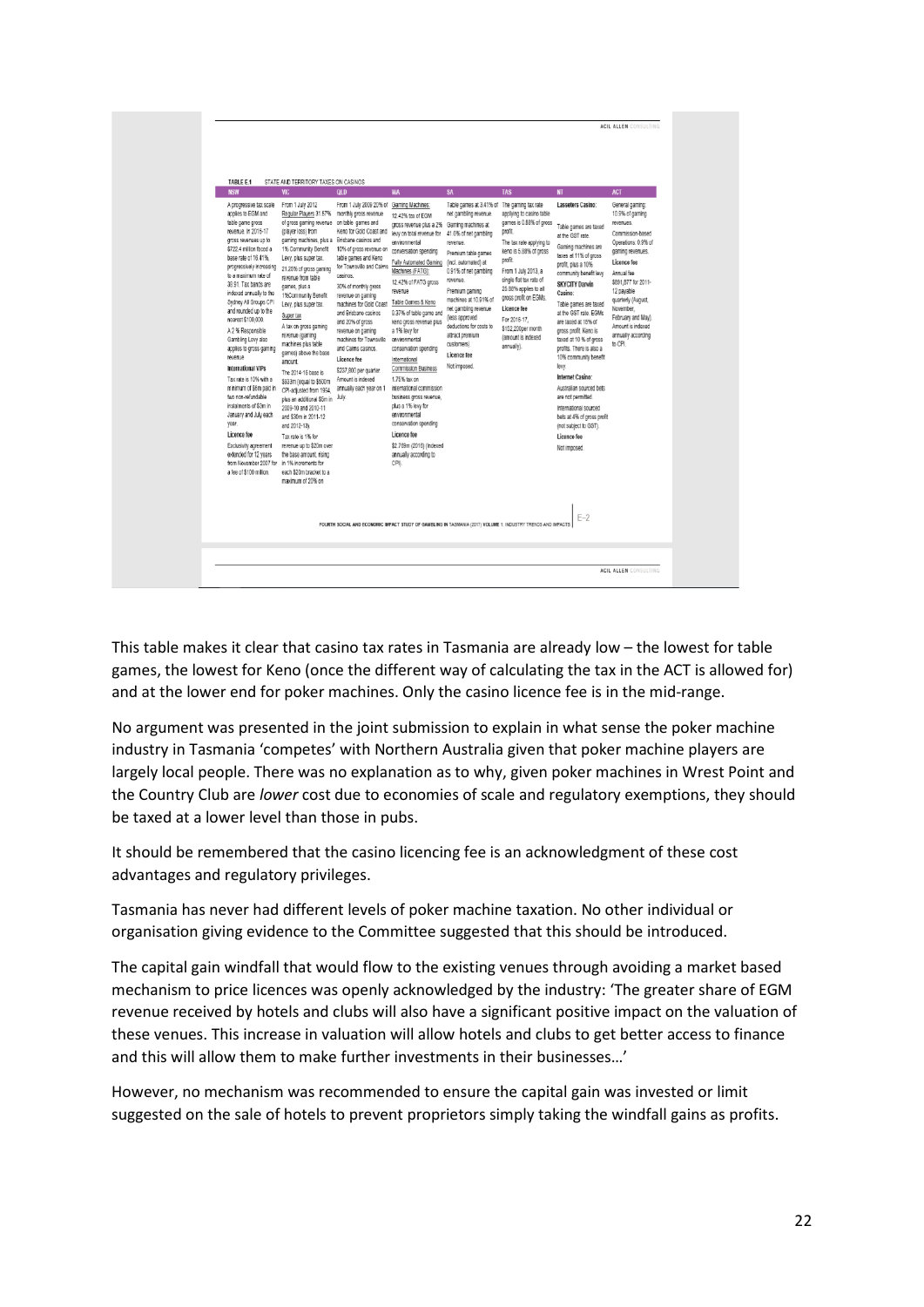Indirectly, the potential difficulties of monitoring and regulation under direct licencing, as well as the dangers of increased competition were also admitted by the industry: 'Hotels and clubs will also have far greater control over the operation of their gaming business under the proposed model.'

The cap was supported – unsurprisingly because without no market-based mechanism, a cap substantially enhances the capital value of existing venues by guaranteed them their machines while protecting them from competition; thus inflating the value of the freely-bestowed licence.

The Committee had no time to consider this submission but did commission an analysis of it from Synergies Economic Consultants which was included as an appendix to the final report. Synergies did *not* believe the arguments presented 'constitute a compelling case to change the current taxation arrangements applying in Tasmanian casinos.'

The TLGC also made a highly significant response to the joint submission. In a letter dated 8 September (also attached to the report as an appendix) it was highly critical of what was being proposed by the industry (the same model which would soon be adopted by the Liberal Party):

- The TLGC is 'on the record as having outlined potential increased compliance issues and associated costs (for all) with such a [direct licencing] model'.
- 'The Commission is concerned that the proposed model is not the result of a competitive market-based mechanism (such as a tender). This was clearly stated in the Hodgman Liberal Government post 2013 Structural Gaming Framework.'
- 'A competitive mechanism would provide all potential operators (other than those already present) with the opportunity to enter a commercially profitable market (and the State to achieve a fair market price). More importantly from the Commission's point of view, this would represent an opportunity to test the market for the introduction of best practice harm minimisation measures such as mandatory pre-commitment.'
- 'the TLGC has a long record of dealing with compliance breaches in hotel venues and nothing in this model provides comfort that this would not continue and, in fact, increase'.
- 'The proposal is not, in the view of the TLGC, consistent with the Hodgman Government's Gaming Structural Framework which states that 'the right to operate these machines post 2023 will be allocated and priced by a market based mechanism such as a tender'.
- $\bullet$  'The proposal appears to replace one form of monopoly with another  $-$  a direct licencing model for the venue operators licenced at 30 June 2023 without any competitive market process. This is clearly inconsistent with the Hodgman Government's stated intention of market testing and pricing entitlements'.
- 'It is claimed, without evidence, that that moving to this model 'will not increase the incidence of problem gambling'. The Commission considers that the incidence of problem gambling in Tasmania is not insignificant and that there is nothing in this proposal that addresses this.'
- The TLGC has a long record of dealing with licence breaches by individual venue operators... For example, there are significant self-exclusion issues in venues; this is evidenced most recently by significant breaches around multiple uses of EFTPOS by a self-excluded problem gambler involving more than one member of staff.'
- 'The compliance issues particularly for small venues that would become owner/operators of EGMs remain a concern for the TLGC and there is nothing in the proposal that addresses this concern. Additionally, there would be increased regulatory costs for venues and the Commission (Government) under the multiple owner model.'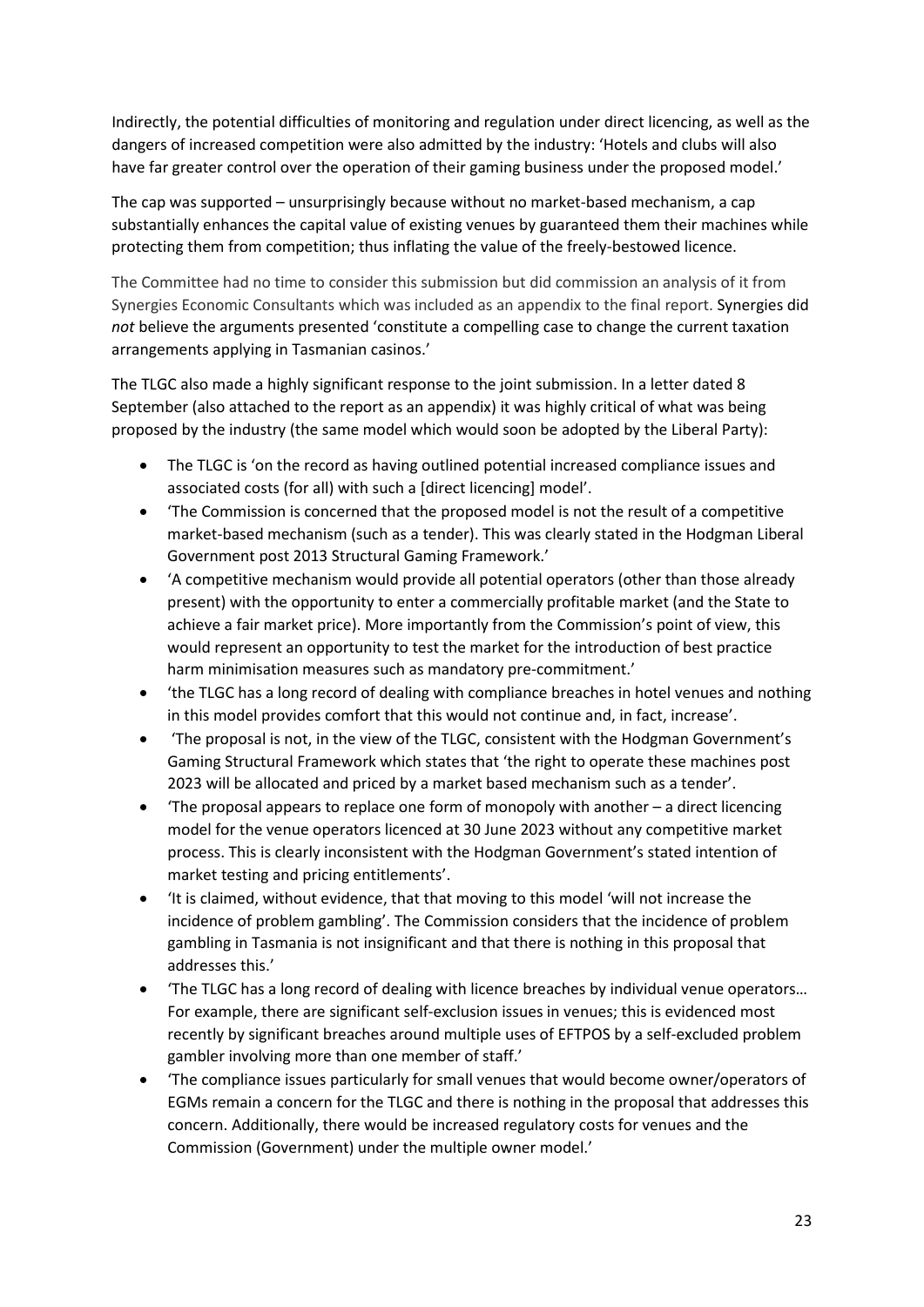- 'Without a market based process there is no opportunity for any stakeholder community, regulator or other industry players – to influence the shape of EGM location into the future.'
- 'The TLGC's view is that the duration of licences should align more closely to machine turnover times of around seven years'.

The Commission still preferred a reformed single licence provided it is 'a market tested, competitive process that provides transparency for the community and returns the appropriate revenue to Government (and the Tasmanian community) that such an entitlement is worth.'

The economist, John Lawrence, also made a response to the industry submission. He noted that the extra \$20 million flowing to the pubs would increase their value by about \$150 million – in line with the industry estimate (He explained that the 'rule of thumb' is that one extra dollar in the bottom line increases the value of a hotel by 7 to 8 dollars.] However, big venues that would get most of this benefit:

For example, the top performing EGM pub in Glenorchy [the Federal Group's Elwick] will receive a windfall of probably \$4 million via increased capital value of its business. The Dover RSL Club on the other hand will show a minimal increase. The Federal Group will receive an estimated 25 per cent of the state-wide windfall of \$150 million, other multi venue owners like.. the ALH Group, and local groups including the Goodstone Group, Dixon Hotel Group, Kalis Group and the Prescott-Hibbered Group will share 50 per cent of the windfall, while the remaining 25 per cent will go to individual, mostly smaller operators

Lawrence pointed out that "the issue at stake here is whether allocating windfall gains to those at the head of the queue is the best public policy approach" given:

We are not talking about compensation to those affected by an adverse government decision. We are talking about a brand-new post 2023 arrangement to replace an agreement due to expire. The point of a tender is to ensure the benefits of a licence would be valued by the market and the sale value would be received by the government on behalf of the community. Federal Group/THA argue gifting licences to existing EGM hotels and clubs is a superior way of allocating resources.

Lawrence pointed to the high likelihood that rather than using the extra value to invest in the venue as the industry suggested, some, including the Federal Group, were likely to just sell up and cash in their windfall:

Federal Hotels twelve EGM hotels in the Vantage Group will be ripe for sale … The last three additions to the stable have cost over \$40 million in total, which when combined with the other nine plus the mooted windfall gain from individual venue licences means the pubs will be worth \$200 million. Without EGMs the value would be around \$60 million… That gives some idea of what the current battle … is really about. The government can hardly insist… the Federal Group not sell its hotels thus preventing it from riding off into the sunset with saddlebags stuffed with proceeds from cashing the windfall gain.

The only certain outcome of the process, Lawrence concluded, was that 'hotel prices will just increase and new purchasers will want a return on their investment… The proposal is public policy nonsense'.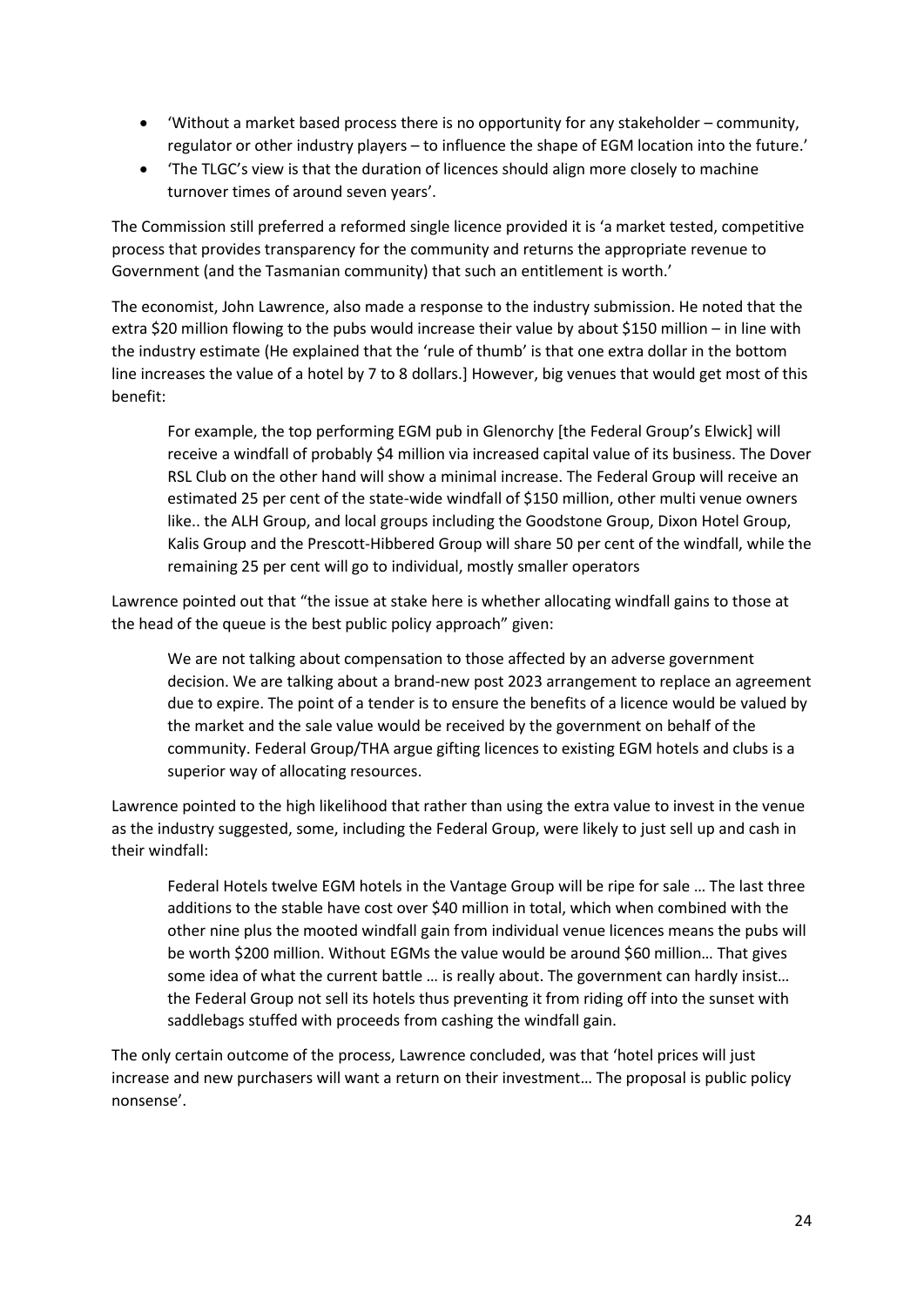#### **5. Liberal Election Policy** *The Future of Gaming in Tasmania*

The Liberal party released their election policy in January 2018 *after* the ALP had committed to removing poker machines from all venues other than the two casinos. <sup>[20](#page-24-0)</sup>

The election policy abandoned the government's previous policy framework and publicly stated positions, ignored the recommendations of the parliamentary inquiry and the advice of Treasury and the TLGC, in favour of adopting the core proposals set out by the poker machine industry in their joint submission to the committee.

The Liberals election policy:

- Guaranteed all existing venues free poker machine licences.
- Rejected any market-based mechanism for pricing the licences despite their previous position that this was would be central to any reform.
- Set a tax rate for pubs and clubs that was exactly the same as those set out in the joint industry submission.<sup>[21](#page-24-1)</sup>
- Affirmed that casino poker machine taxes would for the first time in Tasmania be differentiated from hotel taxes and implied an acceptance of the validity of the industry argument that they should be 'competitive' with those applying in Far North Queensland.

#### *Taxes and Licence fees*

The election policy stated that the intention is for the government in relation to hotel poker machines to 'retain around 48% of all revenue including the CSL (GST inclusive) while licenced venues will receive no less than 50% of the gross returns, with the monitoring network receiving the balance.'[ A commitment to these tax rates was confirmed by the Government in November 2019].

The only market mechanism related to a proposed tender for running the monitoring network. Given this was reduced from 31 per cent of losses currently to 2%, and that the Federal Group have the infrastructure in place now, there is unlikely to be a change in the status quo. Regardless, the revenue implications are insignificant.

Any attempt to claim that putting the monitoring network to tender honours the Liberals previous commitment to a market-based mechanism is wrong. As already documented, the core principles set out the Government and repeated by the Treasurer and Premier directly stated that: 'The right to *operate* these machines post 2023 will be allocated and priced by a market based mechanism, such as a tender'(my emphasis.)

The commitment to a market-based mechanism was abandoned in the Liberals election policy in favour of giving the licences away for free to all existing licence holders. An annual licence fee of \$1000-2500 per machine was set out but there is no suggestion that this is a market price or has been determined by any market modelling. It also very closely resembles the industry proposal and

<span id="page-24-0"></span> <sup>20</sup> <https://www.tas.liberal.org.au/sites/default/files/Future%20of%20%20Gaming%20Tas.pdf>

<span id="page-24-1"></span><sup>21</sup>The Liberal tax seems to be one cent *lower* than that set out by industry– 48 versus 49 cents, but this discrepancy is explained by the fact that the industry had again got in a muddle over GST. The figures are GST inclusive and the state tax figure is actually the same because the industry added ten cents GST whereas they should have only added 9 cents. While GST is 10% it is 10% of the *pre*-GST price.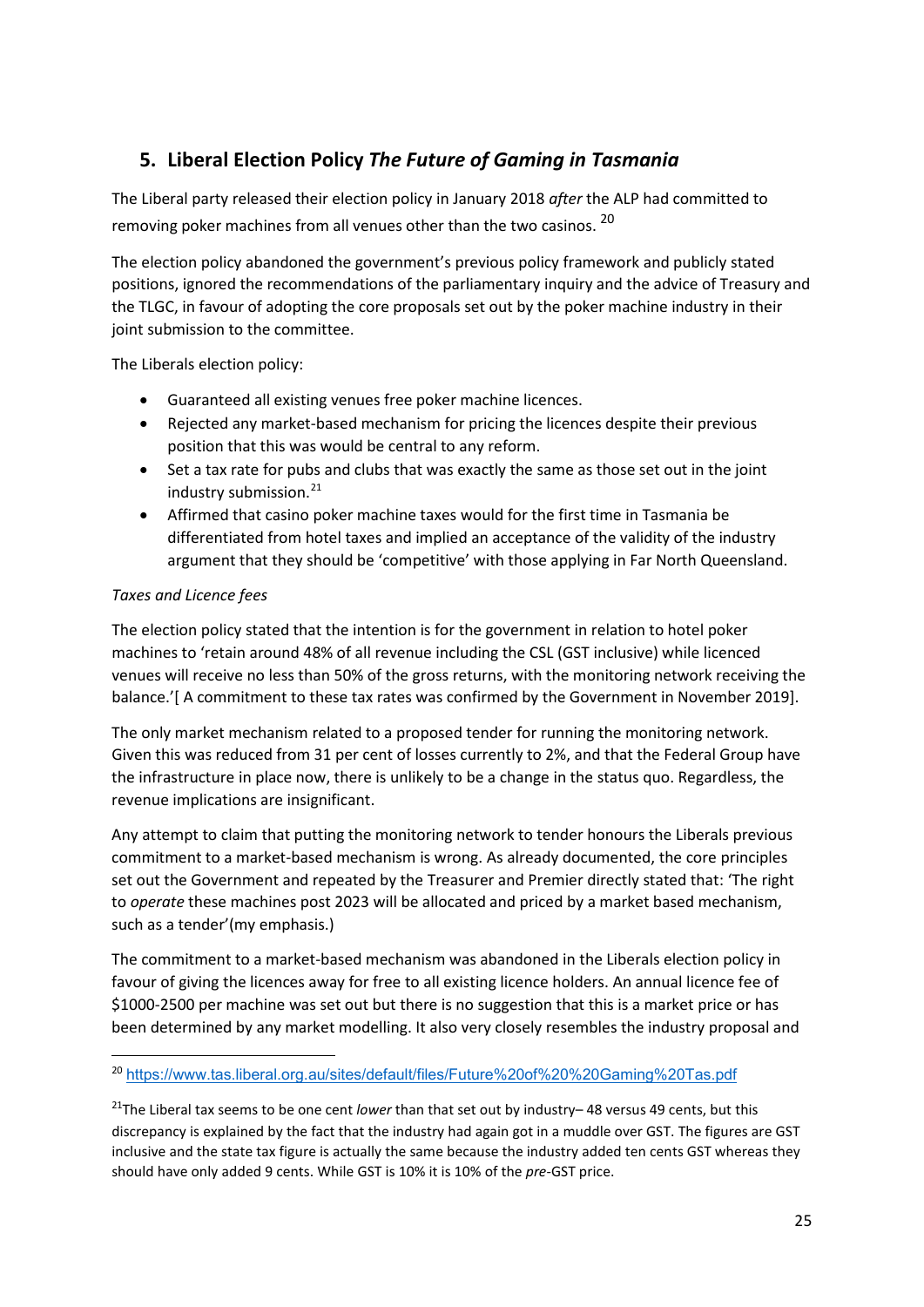is a fraction of a likely market price. Almost all the windfall capital gains suggested in the industry submission will still apply. A market price would return this windfall to the state rather than venue owners. In other words, most of the financial benefits accruing from ending the monopoly under the Liberal policy will flow to a few big pokie hotel owners rather than the state.

#### *Casino poker machine taxes*

The Liberal election policy did not decide on a tax for casino poker machines but agreed with the industry proposal that they be differentiated, and strongly implied that they will be set lower than those applying to hotels. The election policy states that casino poker machine taxes 'will be benchmarked against comparable casino operations interstate to ensure that the returns are competitive and fair for the community, players and the casino operator'.

This represents another abandonment of the original *Hodgman Liberal Government Post-2023 Gaming Structural Framework* which stated that 'The tax rates and licence fees for casino gaming (table gaming and EGMs) and keno are to be reviewed against the broader Australian market.'

No longer are casino taxes to be 'reviewed against the broader Australian market' – which would have seen them *increase*. Now they are only to be reviewed (as the Federal Group argued for), 'against comparable casino operations interstate' by which the Liberal party presumably means the regional casinos in North Queensland that the Federal Group claim most closely resemble the Tasmanian situation. In other words, instead of moving to *increase* casino pokie taxes under their original policy framework, the Liberal party election policy was now moving to *reduce* them.

Much was made by the Liberal party during the election campaign of their policy to 'cut' 150 poker machines. But this was not in fact, as had been made clear in the original ministerial statement and later in the Committee process, a cut in actual machine numbers at all. The Treasurer and Treasury officials had openly admitted in 2016-17, that the new 'cap' was exactly equivalent to the number of machines in Tasmania on the day the policy was announced. All the 'cap' achieved was to guarantee all existing licence holders all their existing machines while adding value to their licences by protecting them from future competition. The cap was not a social harm measure but a further financial gift to the venue owners and was thus unsurprisingly supported by the industry in their joint submission.

There has never been any explanation as to how the Liberals determined their election policy. Are Tasmanians expected to believe that the policy's remarkable similarity with the industry's submission to the parliamentary committee is just a coincidence?

Why did the Liberals not only ignore the recommendations of the Committee they established but abandon their own clearly enunciated and oft-repeated reform principles?

It seems likely that an informal indication of broad government support to the joint industry submission was given *before* the Federal Group agreed to it, especially in regard to reviewing casino taxes in line with North Queensland.

Improper intervention by Peter Gutwein on behalf of the THA has now been confirmed to have occurred on at least two occasions. The first was established by the ABC following an RTI request. This revealed that in September 2017 the Treasurer got Treasury staff to resource the THA in combatting an Anglicare report about jobs impacts of removing poker machines.<sup>[22](#page-25-0)</sup> The second was a

<span id="page-25-0"></span> <sup>22</sup> *ABC News* 24 April 2018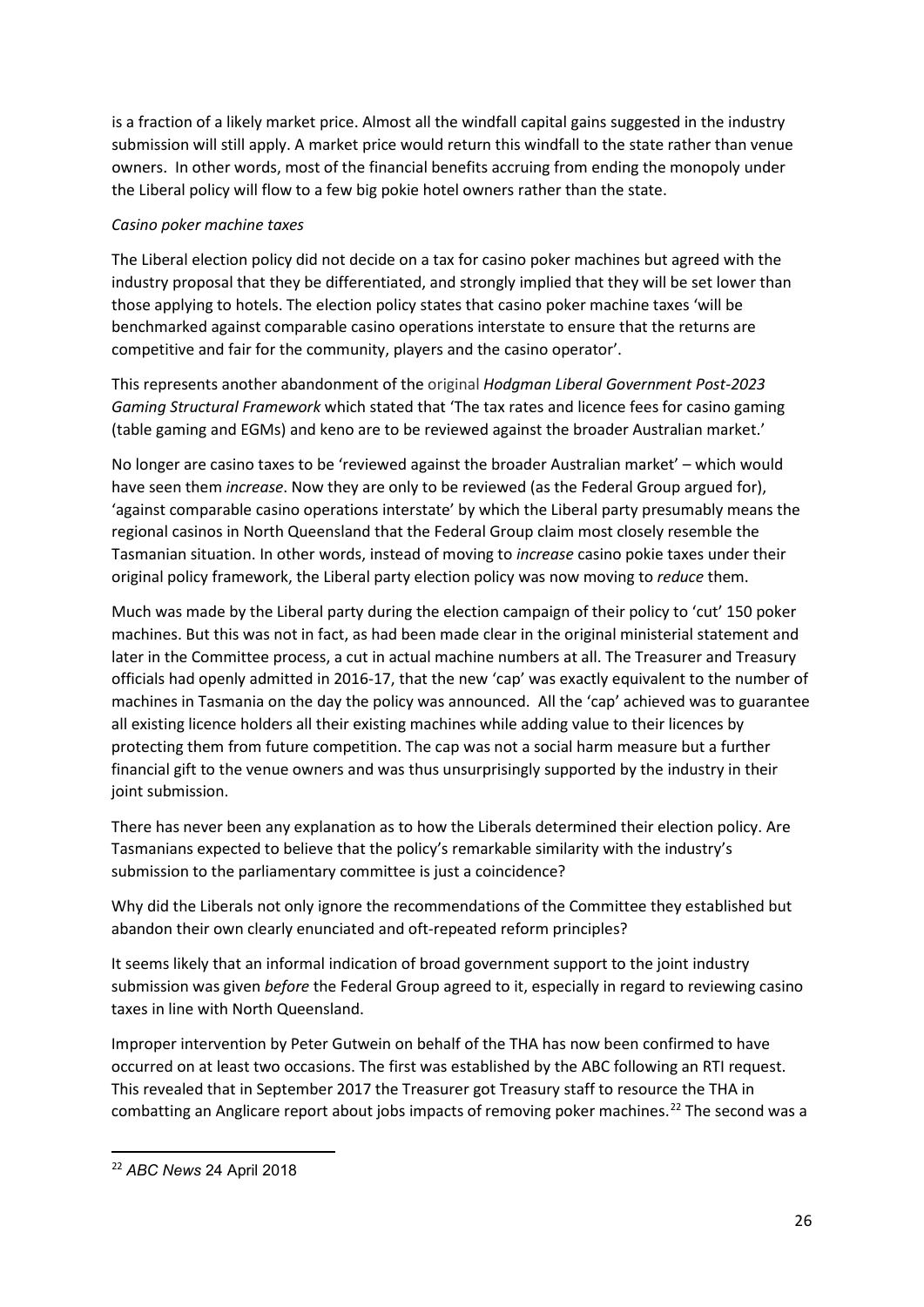RTI request I submitted in relation to the decision taken by the TLGC in 2019 to double cash withdrawal limits in poker machine venues. This confirmed that even though the poker machine industry meet regularly with the TLGC, following an approach from the THA, the Treasurer sought a meeting with the TLGC so he could actively support the THA position. This was a highly improper act given that the Treasurer had no advice or information as to the accuracy of the THA claim that tourists were being unduly inconvenienced by the cash withdrawal limit (let alone that any such inconvenience was greater than the benefit flowing to problem gamblers and their families), and because the TLGC is fully reliant on Treasury for staffing and support.

But the main evidence that the Treasurer or someone acting on his behalf gave an indication of broad support to the central elements of the industry deal is the improbability that the Federal Group would have supported it, let alone have provided funding support to the Liberal party, without this.

It is usually forgotten that despite the lost value in their pokie hotels, the ALP election policy of withdrawing poker machines from pubs and clubs would have provided considerable benefits to the Federal Group by ensuring the company a continued monopoly of poker machines in the state. Much of the business lost in pubs would have gone to the casinos and a long term secure profit stream guaranteed without the brand damage accruing to their high end hotels from the company's ownership of poker machines.

If the Liberals had opted to support an open tender for the poker machine licence (as was supported by Treasury and the TLGC), the Federal Group would have been financially better off under the Labor plan.

If the Liberals had chosen any other market-based mechanism to recoup the full value of the surplus or excess profits currently accruing to the Federal Group, the Federal Group would have been better off under the ALP plan.

If the Liberals were to tax casino poker machines at the same rate as is proposed for hotels - 38 cents – the Federal Group would probably have been better off under the Labor plan (provided the ALP had not also increased casino taxes).

It therefore highly improbable that the Federal Group would have signed off on supporting direct licencing if there had been no indication at all from the Government that they would be broadly supportive of the tax concessions for the casinos set out in the joint industry submission.

 $\overline{a}$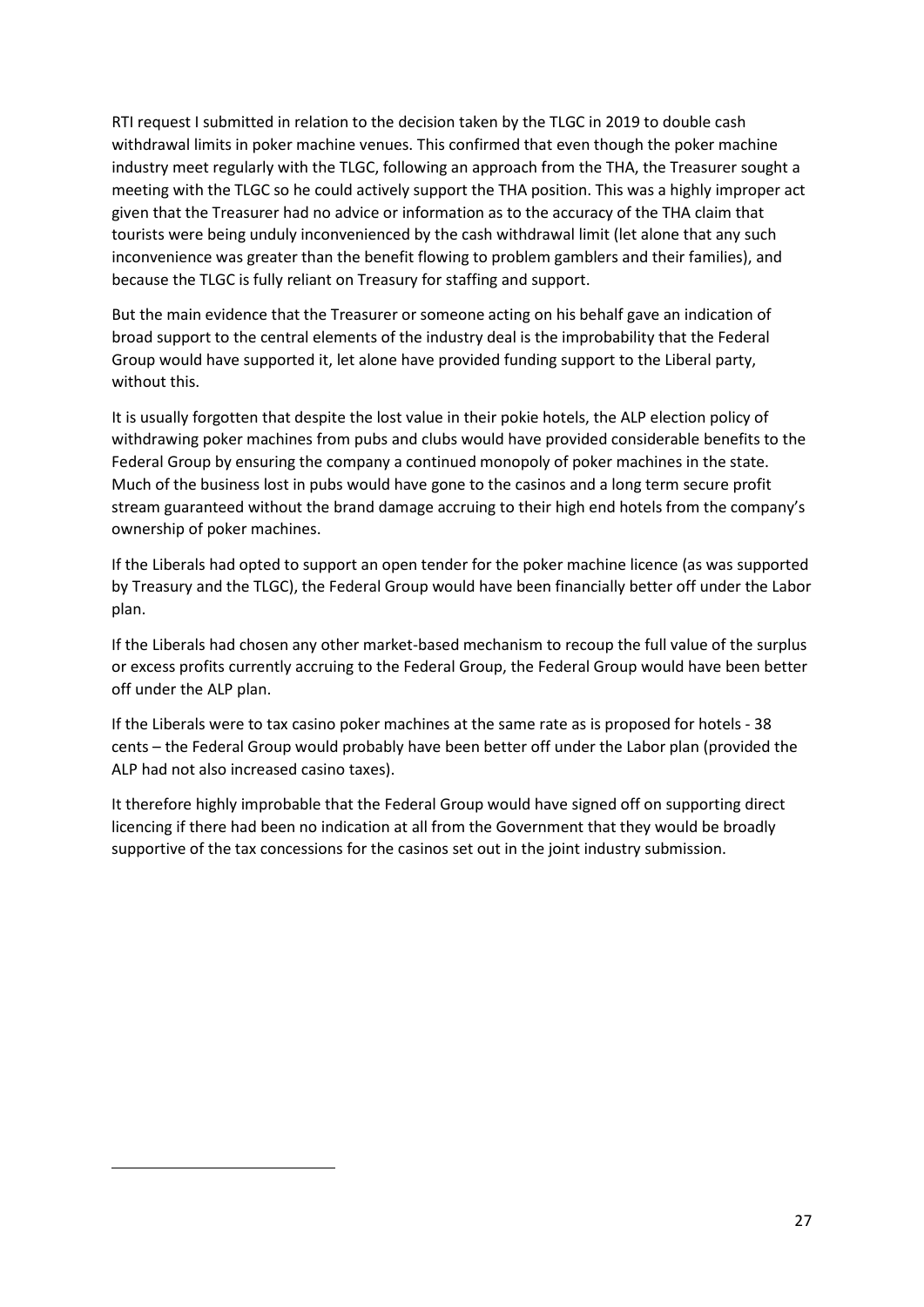#### **6. Liberal Party AEC Disclosure Return 2017-8**

Because Tasmania is the only state or territory with no donation disclosure laws, the only legal requirement political parties have to follow in relation to House of Assembly elections are the national laws administered by the Australian Electoral Commission -the weakest in the country.<sup>[23](#page-27-0)</sup>

It was February 2019 before any disclosure had to be made about expenditure in 2017-18, the period covered by the Tasmanian election campaign.

The AEC reported that the Tasmanian branch of the Liberal party had income of \$4.169 million.

Because there are so many loopholes under AEC rules, less than 20% of total donations were disclosed (this is not just a matter of the high threshold for disclosure but the fact that there is no restriction on a single donor making multiple donations under the threshold).

Nevertheless, because of the refusal of the Liberal party to make further voluntary disclosures, the only evidence the Tasmanian people have for the source of party donations is what has been presented by the AEC.

Of the donations disclosed, \$123000 was received by companies not connected to the poker machine industry; \$404 000 was from the pokies industry and \$118 000 was an account owing to Zest – the company who ran the Liberal advertising campaign. Unanswered questions remain about the latter – with the most likely scenario being that the Zest bill was also picked up by the poker machine industry.[24](#page-27-1)

The THA alone disclosed \$ 269 750 in donations to the Liberal party.

In other words, on the evidence available (and it is open to the Liberal party to correct this), about 80% of corporate donations to the Liberal party was provided by the poker machine industry.

Bu contrast in 2013-14, the disclosure covered by the previous election, while total party income was similar at \$4.2 million, of the disclosed total of \$560 000 by far the biggest single amount of \$310 000 came from the Federal Secretariat with another \$30 000 from NSW Liberals. Non poker machine corporate donations of \$118 00 were similar to 2017-8 but the poker machine industry only donated \$40 000.

The other difference between the two election campaigns was the completely undisclosed level of expenditure on the 'Love your Local' campaign which saturated Tasmanian media for over two months from late 2017. This involved overtly pro-Liberal advertising with advertisements often not even mentioning poker machines. The message was simple and direct – vote Liberal. It was

<span id="page-27-0"></span><sup>&</sup>lt;sup>23</sup> The Tasmanian Government announced its plan to review Tasmania's Electoral Act 2004 and associated campaign funding and disclosure laws in May 2018 but no legislation has been presented to parliament yet and all indications are that the Liberal Party is seeking to delay and minimise reform.

<span id="page-27-1"></span><sup>&</sup>lt;sup>24</sup> The Liberal Party and Zest have not answered questions about this. The former State Director of the Liberal Party writing to the *Mercury* that it was an 'account credit' although given this is not a debt, it is not exactly clear what it is. The AEC advised in a letter of 15 November 2019, that the three transactions from Zest were classified by the Liberals as 'other receipts' – that is they were not a 'gift'. Who then paid the Zest account?.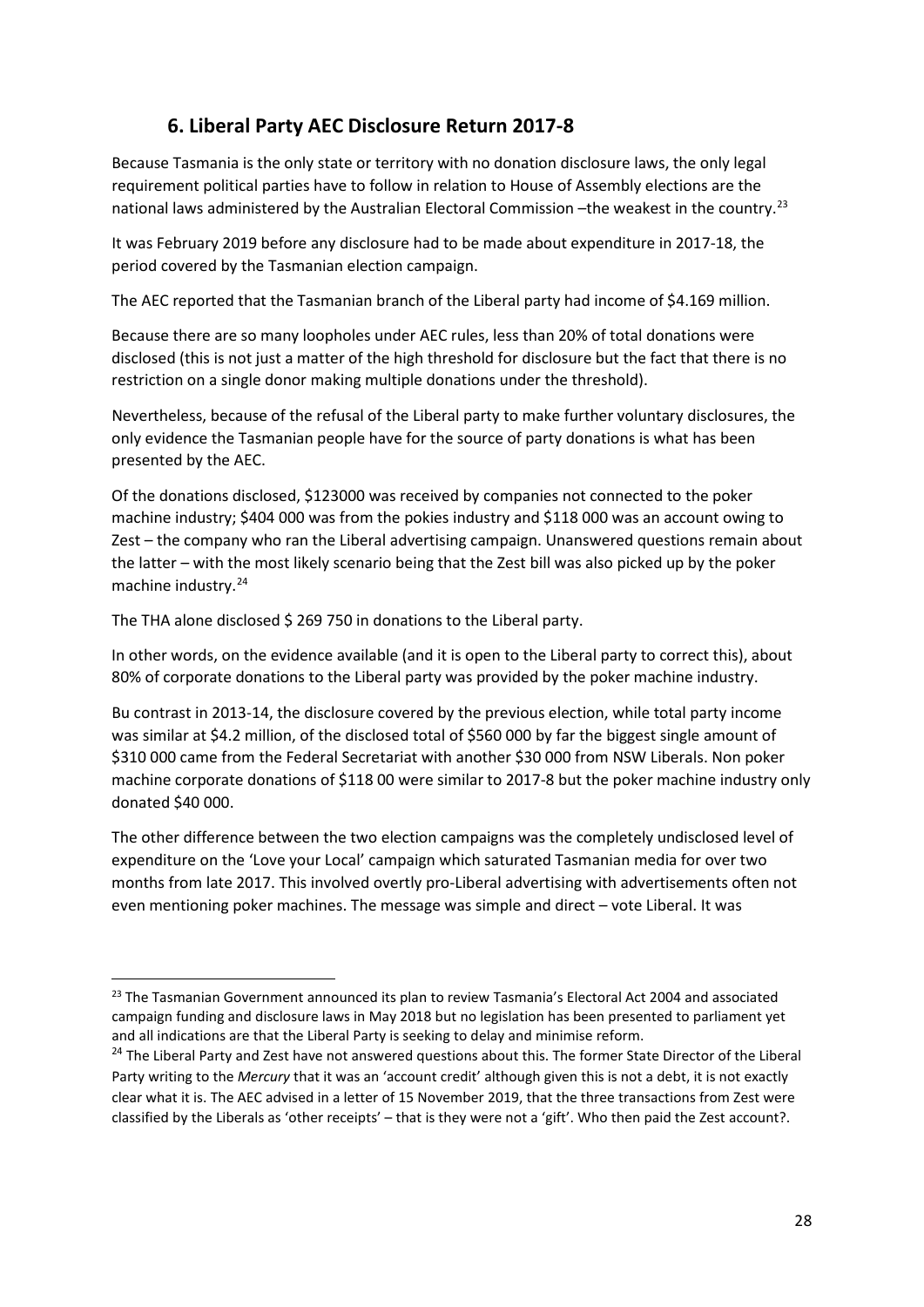indistinguishable from party advertising but because it was run by a third party, under Tasmanian law no disclosure was required.

The fact that the PR company responsible for developing 'Love Your Local', Fontpr, chose to virtually stop mentioning poker machines altogether in the final phases of the campaign indicates the continued popularity of the Labor policy despite the saturation advertising against it. This was confirmed by a ReachTEL poll taken on 26 Feb 2018 for the *Mercury* which found that "when comparing pokies policies from the two major parties, more than half (57.1%) would go with the Labor Party plan to restrict poker machines to casinos by 2023". Support for the Liberals plan was only 42.9% despite the polls showing a clear lead for the Liberal party overall. There was majority support for Labor's policy in every electorate although it was highest in Denison where it was 70.9% (probably a reflection of the seat having the largest concentration of poker machines in the state and a comparatively high level of knowledge concerning the issue due to it being highlighted by local MPs).

#### *Support from the Government to THA*

There are unanswered questions about the government's election policy to provide an unpublicised \$6.8 million grant to the THA.

Christine Milne lodged a complaint with the Integrity Commission in relation to this. In a letter from the Commission dated 29 August 2018, Milne was advised (this information is no longer confidential) that

- 'Open source checks by the assessor have not been able to identify any other Liberal Party or Tasmanian government publicity about this funding to the THA'.
- 'The Liberal commitment *Taking Hospitality to the next level'* was made public (but not publicised) on the Liberal Party's website on 19 February 2018'.
- 'The release of a policy which is primarily about providing the THA with government funding of \$6.8 million to achieve set hospitality outcomes via an announcement more related to a justice and law and order issue [the only reference to the policy was an indirect one provided in a law and order release] is certainly noteworthy. Such an announcement presents as having an aim of stimulating only limited public awareness and discussion before the election. It could be perceived that the Liberals were not keen to advertise the funding.'

More recently, as already alluded to, the letter set out below confirms that the Treasurer personally lobbied on behalf of the THA to have harm minimization measures watered down. The overturning of a measure that research has shown is effective in reducing poker machine losses by problem gamblers can only have increased the suffering of highly vulnerable Tasmanians and their families .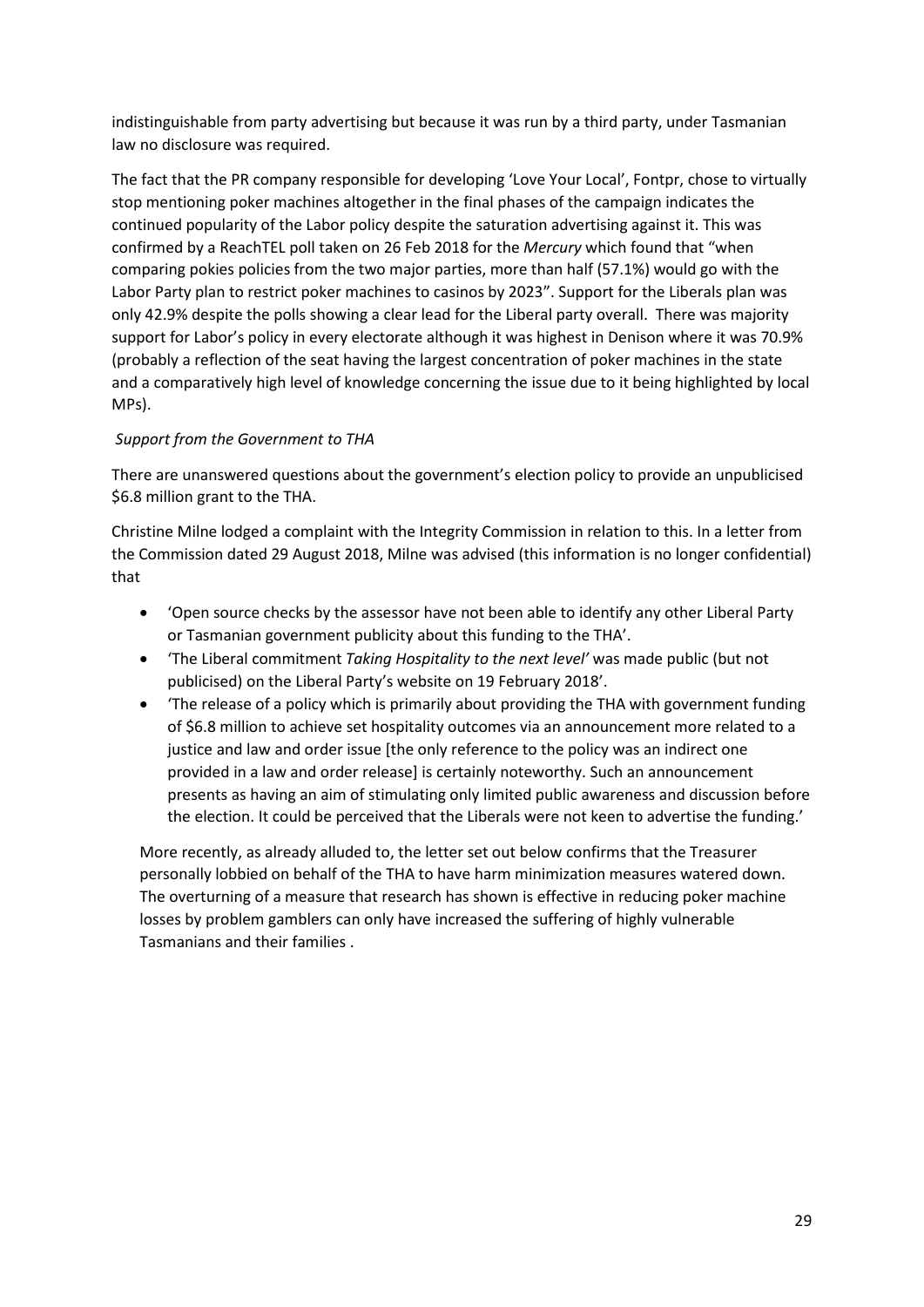#### **7. The 2018 Election Campaign: A Mandate for Change?**

The Liberal party election policy opened with a line adapted from the 'Love your Local' campaign funded by the large poker machine hotels and the Federal Group: **'**The Gaming Industry estimates that around 5000 jobs are at risk if Electronic Gaming Machines are removed from pubs and clubs'.

This employment forecast was repeated by the Treasurer during the election campaign.<sup>[25](#page-29-0)</sup>

The Liberal claim was radically different from the findings of the Social and Economic Impact Study, funded by the government itself, that were released prior to the Liberal policy been (The SEIS was publicly released in early January 2018 but was available to the Government since before Christmas). This found that "there are an estimated 240 FTEs employed relating to EGM operation" in hotels and clubs.[26](#page-29-1)

The Liberal claim was also fact checked by the ABC/RMIT Fact Checking Unit and found to be false. This was not surprising given that it included every job in the Federal Group and the large pubs, only a small minority of which had anything to do with poker machines, and many of which would benefit from their withdrawal. Thus, for example, every job in the casino was assumed to be 'impacted' even though the casinos would have a monopoly of poker machines in Tasmania if they were taken out of hotels. The only possible consequence of the ALP giving the casinos a monopoly on poker machines was that poker machine profits would substantially increase in casinos. Just how jobs at the \$2000 a night Saffire or other high-end hotels such as Henry Jones and Macq01, let alone the Federal Group's transport company, were to be negatively impacted by a policy on poker machines was also not explained.

Becher Townshend of Fontpr that developed the campaign told the Fact Check Unit that the employment claims were based on a survey he undertook, in which he asked pubs and clubs with poker machines what the impact on jobs would be if poker machines were withdrawn. Every expert consulted by the Fact Check Unit, as well as everyone who commented on the issue publicly, condemned this patently self-serving methodology. Mr Townshend claimed to the Fact Check Unit that he resorted to the survey in the absence of other data. In fact, the ABS publishes data on this specific question. Furthermore, by legislation every three years Tasmania undertakes a Social and Impact Study into Gambling. A number of these have addressed this question, not just the most recent one referred to above. All had direct or indirect employment figures in the gambling industry dramatically below the figures suggested.

Even more disturbing is that despite the magnitude of the lies told by the poker machine industry, the stated Liberal party policy and the Treasurer's commentary during the campaign, went beyond even what the industry itself claimed.

The Liberals claimed that around 5000 jobs were 'at risk'. Even the gambling industry only suggested that this number of jobs would be 'impacted'. During the Fact Check investigation, Becher Townshend from Fontpr admitted that the claim that 5100 jobs were 'at risk' was incorrect. Yet this was the very claim made by the Liberal Party and the Treasurer.

In going beyond even the outlandish claims made by poker machine industry itself, the Liberal Party and Peter Gutwein clearly mislead the Tasmanian people.

<span id="page-29-0"></span><sup>&</sup>lt;sup>25</sup> For example on 29 January 2018 Peter Gutwein told reporters that 'around 5000 jobs would be affected' by Labor's policy'

<span id="page-29-1"></span><sup>26</sup> *SEIS*, Vol. 1, p 51.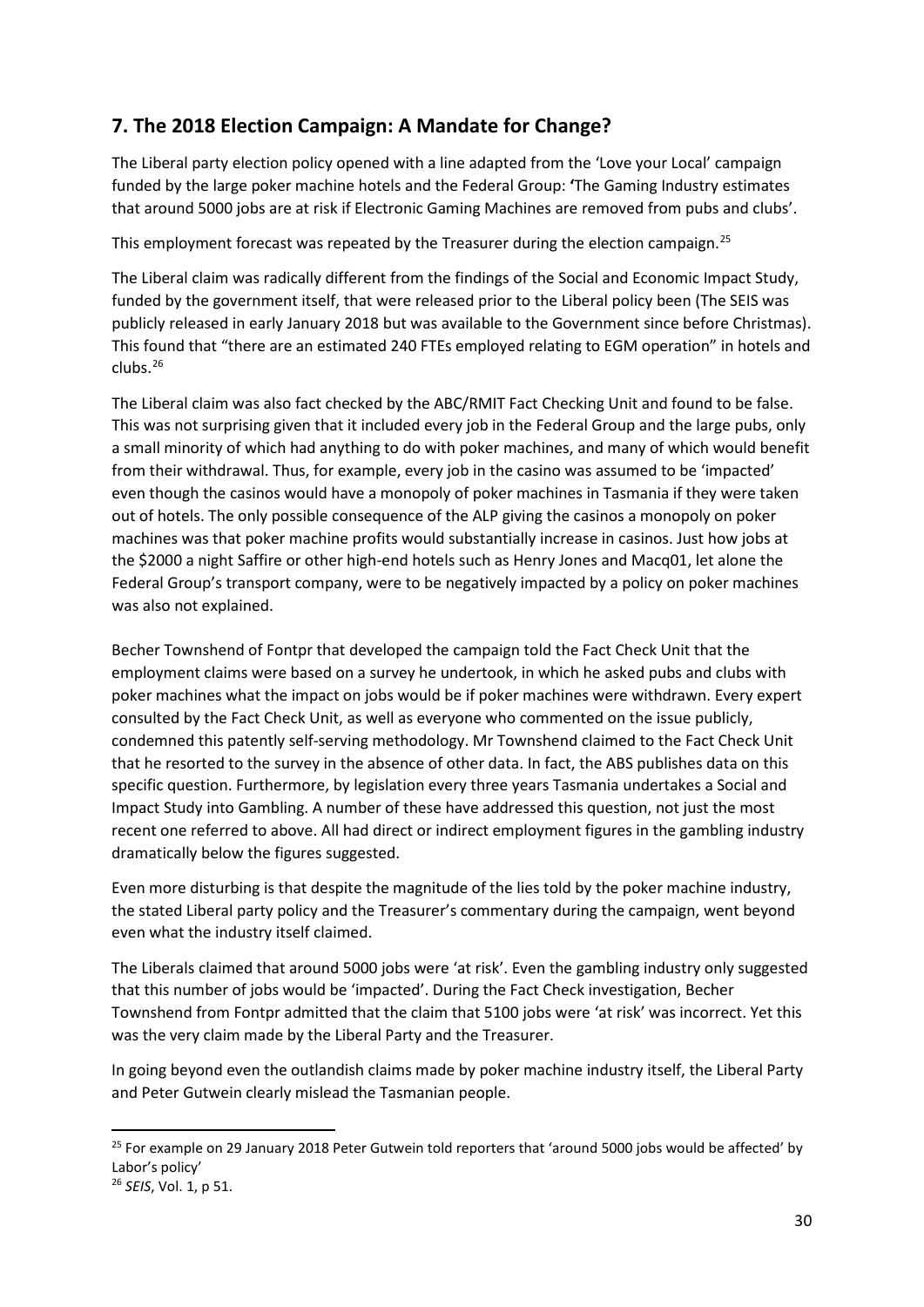The grossly exaggerated employment claims were made *after* the latest facts were available to the Government through the release of the SEIS. Even after the mistake was highlighted, and the Factcheck unit had interviewed Becher Townshend, the Treasurer made no attempt to correct the record. The Liberals policy continued to clearly state and be aggressively sold to the Tasmanian people on the basis that 5000 jobs were 'at risk' unless poker machines remained in hotels. Since the SEIS, the authoritative report meant to guide policy which the Government itself paid for and commissioned, left no doubt that this was incorrect, and the Treasurer refused to amend his position even after the PR firm that invented the '5100 jobs impacted' claim acknowledged these jobs were not 'at risk'; the Liberal Party cannot be said to have a 'mandate' for their poker machine policy. Any mandate is always conditional on accurate policy information being provided to voters.

Other lies repeated through the campaign included:

- The Federal Group website claimed for almost the entire period of the campaign that 'Just 24% of gambling expenditure in Tasmanian occurred via EGMs in FY16' whereas the true figure was 58.6%.
- 'we have less pokies per capita than all other Australian states' (Tasmania has more than Victoria and about the national average when pokies saturated NSW is excluded).
- 'Not only the 2400 staff directly employed by Federal Group but another 1500 indirectly supported will bit hit by the pokies policy… Federal Group employs or supports 3900. All of these jobs will be impacted to some degree under Labors gaming policy'. As noted above, to claim employment would negatively suffer at Cope Sensitive Transport, the casinos that were to be afforded a monopoly on poker machines or the company's high-end hotels was absurd.
- '99.4% of Tasmanian adults are not problem gamblers'. This claim, made in different forms and times by the gambling industry and the Treasurer, is a highly unethical misrepresentation and misuse of the problem gambling data. As the prevalence studies themselves highlight, and the TLGS has observed over many years, this conclusion cannot be drawn from the problem gambling headline rate for methodological reasons.<sup>[27](#page-30-0)</sup>

<span id="page-30-0"></span> <sup>27</sup> For a detailed explanation of why this is so see *Losing Streak*, pp 6-8 and especially the associated endnotes. For background to the misuse of gambling research, see my article in *The Monthly*;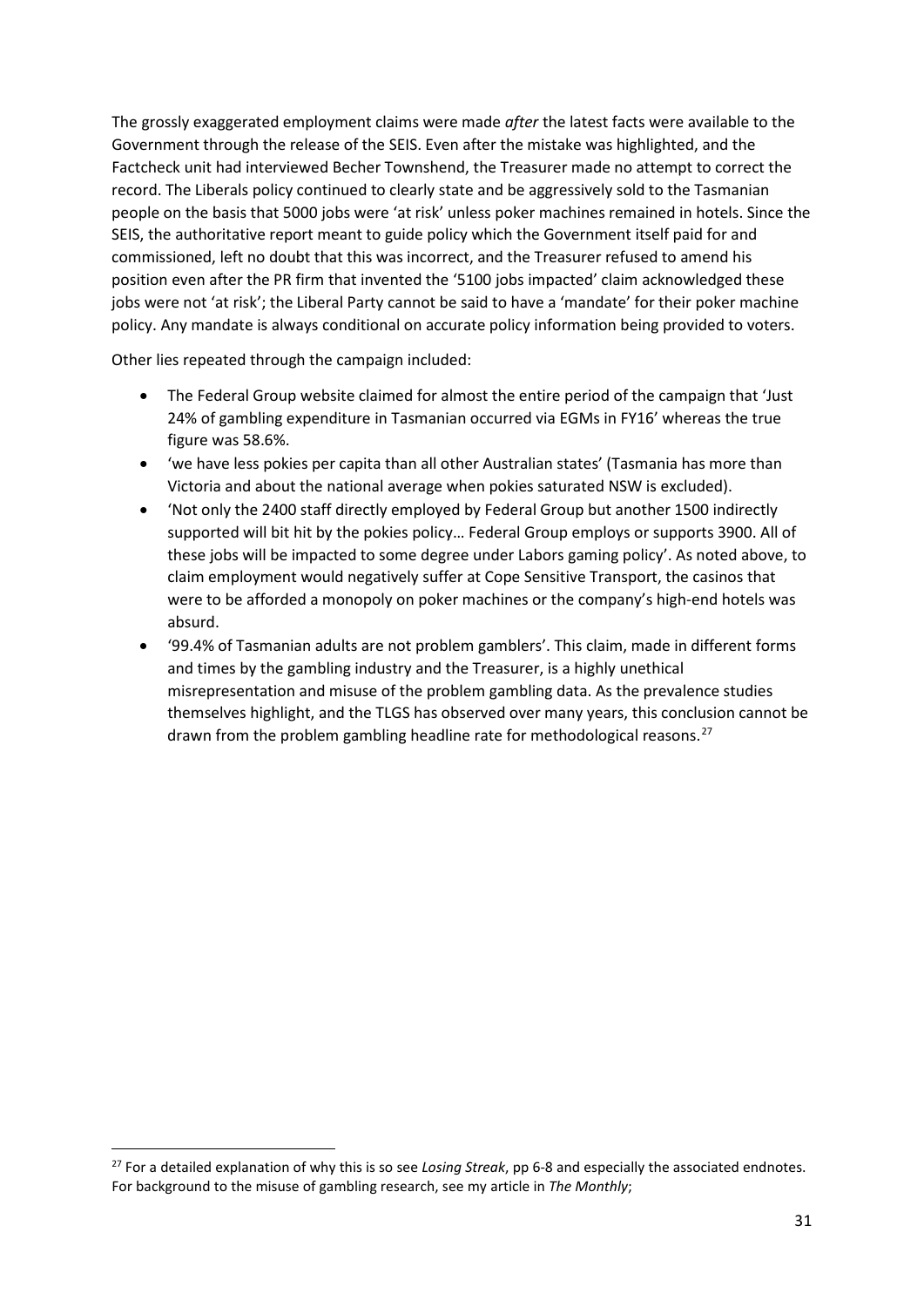#### **8. Some Questions Outstanding**

- How was the Liberal party policy arrived at given it contradicts the advice of the TLGC, the Treasury, the parliamentary committee and the Government's own clearly laid out principles of reform?
- What was the process that led to the Government policy of directly licencing all existing venues, protecting them from future competition, and abandoning a market-based mechanism?
- Why is the Government's tax rate for hotel poker machines the same as that set out in the industry's joint submission to the parliamentary inquiry?
- Why did the Government abandon its oft-repeated commitment to using a market-based mechanism?
- Why did the Government decide on a twenty year licence when TLGC believed it should be only for seven years, Treasury indicated it should be related to the length of machine life which is five years, and Victoria decided on ten years?
- What advice and modelling supports the Government's policy?
- Why did the Government reject TLGC advice documented during the parliamentary inquiry?
- Why did the Government reject Treasury advice documented during the parliamentary inquiry?
- Why is the Government putting in place a system which guarantees licences for existing venues but locks out new entrants even though the market is dominated by big players, there are so few clubs or small hotels with poker machines, and venues are concentrated in disadvantaged regions to an extent unparalleled in Australia?
- Why is the government only listening to the big pub chains that make up the nine member gaming subcommittee of the THA?
- How has the Government consulted with the 74% of Tasmanian hotels and 96% of Tasmanian clubs which don't have poker machines, and what is being done to ensure a level playing field?
- How will the government ensure that there is no cross subsidies of food and drink, or other anti-competitive and socially harmful incentives designed to attract patrons under a direct licencing model?
- What is being done to ensure the windfall capital gain of \$150 million which will flow to the owners of pokie hotels (the figure given by the industry itself) is invested in venues rather than being taken as profits by owners?
- What restrictions will be in place to stop the Federal Group and other big pokie pub owners from selling their venues once the free pokie licences are granted and just cashing in their windfall profit?
- Why are casino poker machine taxes being set lower than hotel poker machine taxes given casino pokies are lower cost (due to economies of scale) and higher profit (due to regulatory privileges)?
- On what basis can it be said that Tasmania competes with the NT and Far North Queensland in regard to poker machine venue investment?
- Why is the keno licence not going to tender?
- Why are keno taxes not been increased to ensure a full market based return or at least made comparable with other states and territories?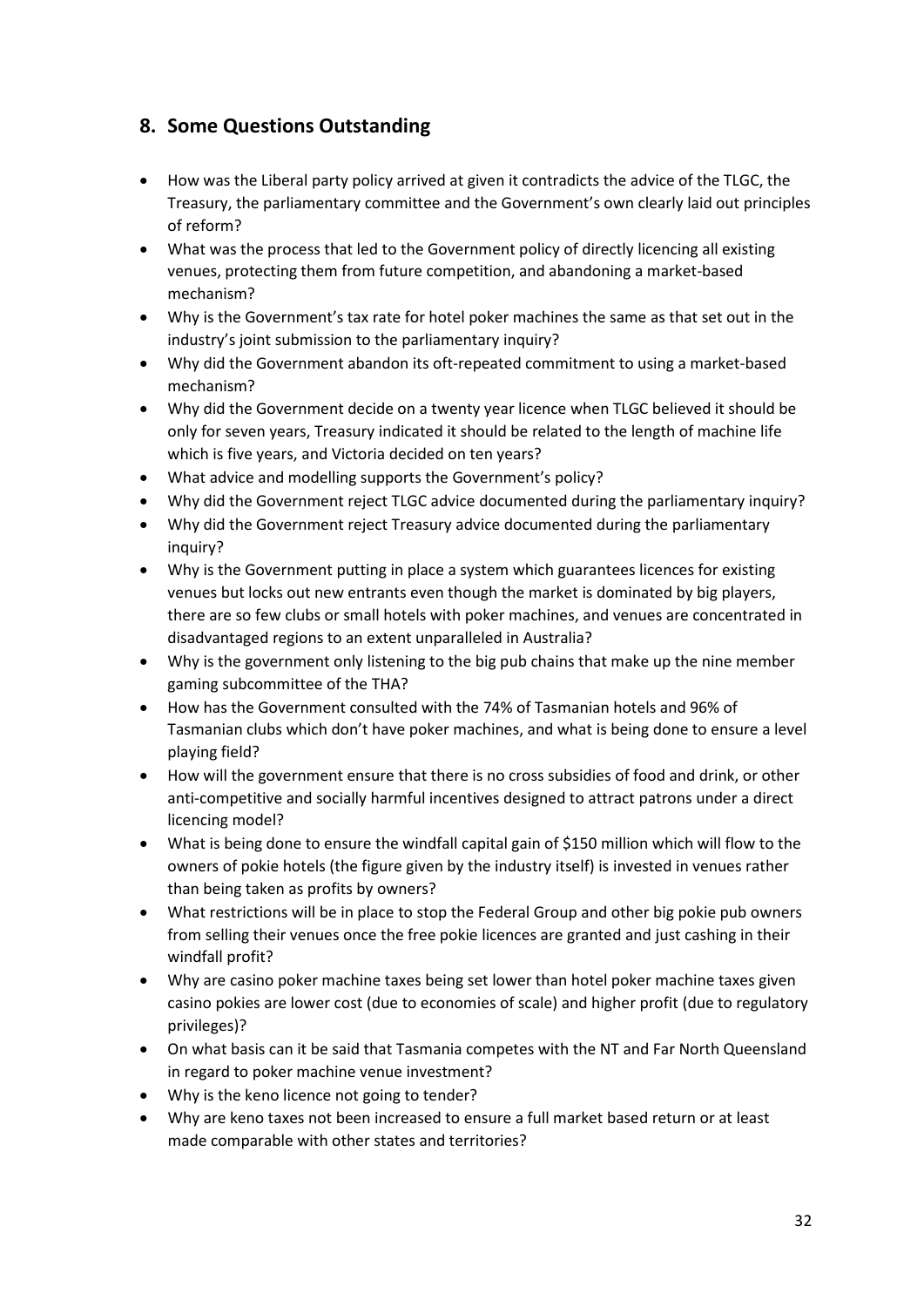- What was the source of the millions of dollars in Liberal donations not explained in the disclosure return?
- Which government MPs received individual donations from the gambling industry and will these be disclosed before a vote on the legislation occurs?
- Will the Premier apologise to the Tasmanian people for the Liberal Party misleading the Tasmanian people by claiming that 5100 jobs were 'at risk' by confining pokies to casinos - a claim that went beyond even what the industry were claiming?
- Will the Premier apologise to the Tasmanian people for repeatedly assuring them that the right to operate poker machines will be decided by a market based process such as a tender?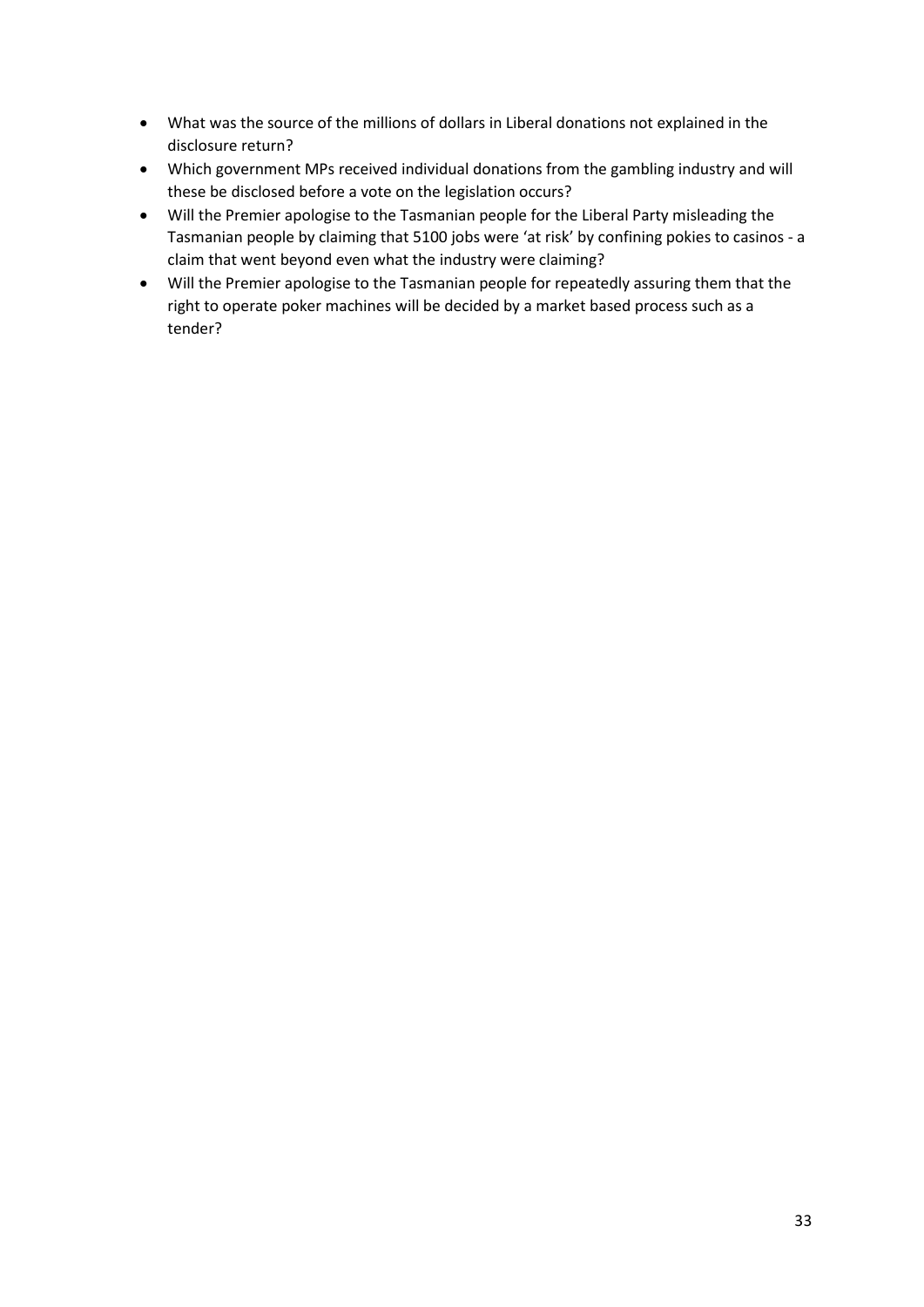## **9. Misleading Messages likely to be made by Industry and Government in the Debate**

• *There is no time for lengthy scrutiny or debate.* 

The government/industry plan will probably be similar to 2003 –try and rush this legislation through parliament without it being properly scrutinised through claiming that the contract attached to the legislation will fall over if the legislation is delayed or amended, and the supposed social and tax 'gains' will be lost.

Parliament has a right to amend legislation. That is a simple principle of the sovereignty of parliament – if the industry wants to then walk away from a contract that is up to them. But parliament cannot be dictated to.

• *The new legislation delivers a much better return than the current contract*

The current contract delivers such a low financial return, that almost anything would be better than it. However, this is not a proper basis of comparison, given the current contract is expiring with no compensation due. The past contract is not relevant to the future one. The only relevant comparison is between what *is* being proposed and what *could* be delivered in terms of the financial return to the state and harm minimisation measures. As former Premier Hodgman put it on 22 March 2017 to the parliamentary inquiry: 'It is within our capabilities to do what we think is in the best interests of the people of Tasmania and future generations.' It should never be forgotten that, as Jenny Cranston, the Chair of the TLGC observed, 'this process… does provide what many people have called a once-in-a-lifetime, once-in-a-generation opportunity to have a fresh look at how gambling is conducted in Tasmania.'

• *The new legislation will deliver new investment for Tasmania*

Long overdue and previously announced major refurbishments for the casino are almost certain to be announced as part of this package.

The broken promises in this area by the Federal Group are well documented, have been discussed earlier in this paper and are detailed in full in chapter nine of *Losing Streak*.

For example, in 2002 Jim Bacon, who knew the Farrells and the casinos well, admitted that after the 1993 contract the company had only done work 'which they had already planned to do in any event' including a refurbishment which 'was well overdue anyway at both Wrest Point and Country Club casinos'.[28](#page-33-0) Greg Farrell's broken promise to MPs to deliver 180 jobs for the East Coast so long as Parliament did not amend the 2003 contract is documented in Hansard through the Public Account Committee Inquiries of 2003 and 2008.

• *If this legislation is defeated or substantially amended so that the contract falls over, there will be uncertainty for the industry and no change to the costly status quo.*

The Treasurer has not given notice of the current contract ending (the process that is set out in the deed itself). Instead he is seeking to end the current deed by legislation. This means that if the Bill is defeated, the current contract remains until the necessary five-year notice is given. Notice can still

<span id="page-33-0"></span> <sup>28</sup> Hansard, 16 April 2003